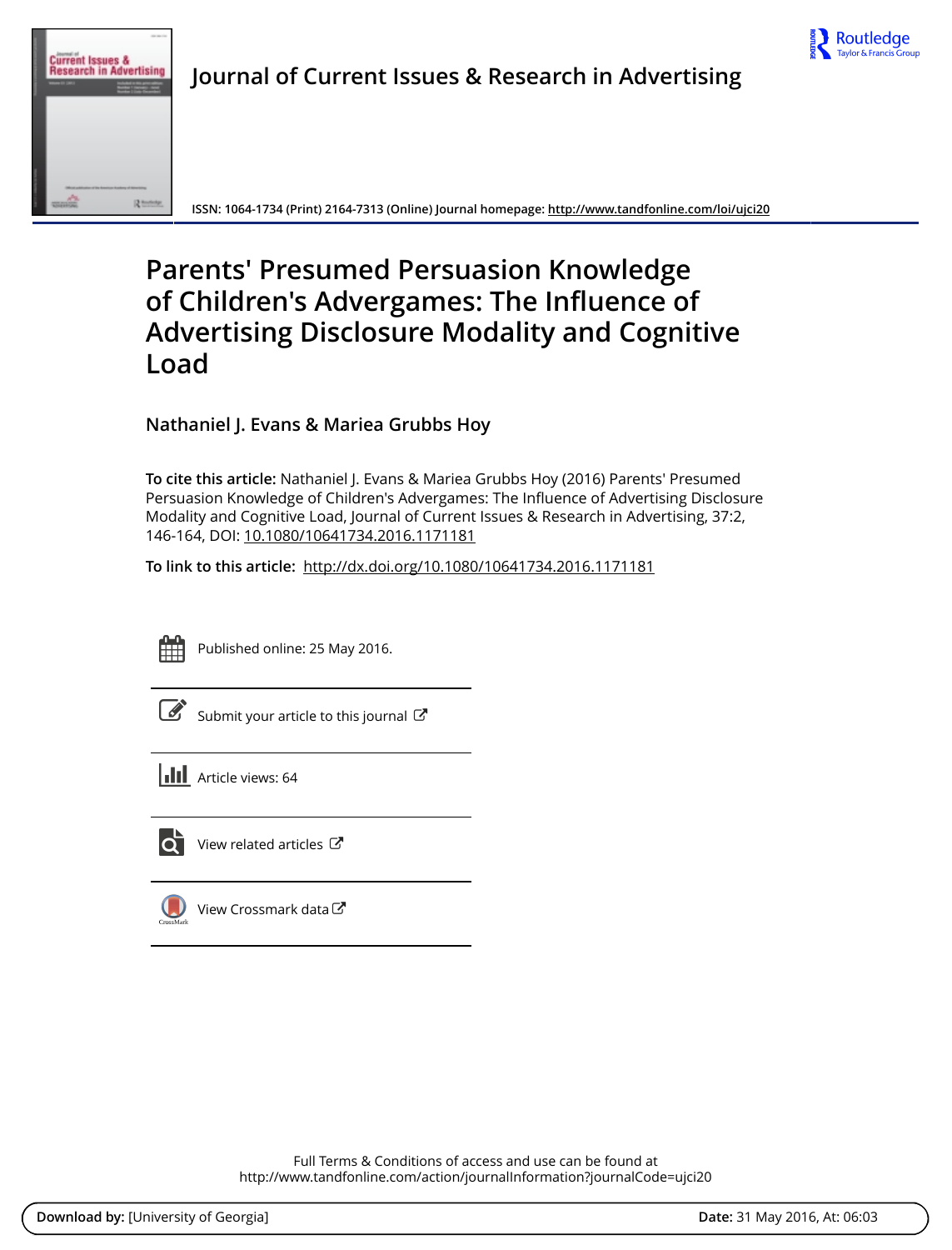## **Parents' Presumed Persuasion Knowledge of Children's Advergames: The Influence of Advertising Disclosure Modality and Cognitive Load**

Nathaniel J. Evans<sup>a</sup> and Mariea Gru[b](#page-1-1)bs Hoy<sup>b</sup>

<span id="page-1-1"></span><span id="page-1-0"></span><sup>a</sup> Department of Advertising & Public Relations, Grady College of Journalism and Mass Communication, University of Georgia, Athens, Georgia, USA; <sup>b</sup>School of Advertising & Public Relations, College of Communication & Information, University of Tennessee, Knoxville, Tennessee, USA

#### **ABSTRACT**

Research indicates that parents have a limited understanding of advergames. This study examines the effects of advertising disclosures and cognitive load on parents' activation of persuasion knowledge for a children's advergame. While parents exposed to any advertising disclosure reported higher levels of persuasion knowledge, a single-modality disclosure resulted in more persuasion knowledge activation than a dual-modality disclosure. Additionally, parents who experienced more cognitive load during advergame play reported less persuasion knowledge than parents who experienced less cognitive load. In support of and in contrast to extant literature, our findings offer both theoretical and managerial implications.

Advergames embed products and/or product advertising into already existing media platforms or vehicles (Petty and Andrews [2008\)](#page-17-0) and do not delineate between the commercial and program content. As such, advergames may be viewed as a form and extension of covert marketing whereby consumers are exposed "to brands by embedding them into outlets not typically considered advertising terrain" (Wei, Fischer, and Main [2008,](#page-17-1) 35). Such tactics may inhibit consumer skepticism toward the communication's persuasive intent and serve as an attempt to overcome potential distrust of the message source (Tanaka [1994/](#page-17-2)1999; Kaikati and Kaikati [2004\)](#page-16-0).

With the trend of children ages 6 to 12 years favoring online gaming, it is no surprise that parents' attitudes toward the use of digital technologies, which include the Internet and Internet-capable devices, are seen as positives for family connectedness (eMarketer.com [2013\)](#page-16-1). However, children aren't always under their parents' supervision when online. Children frequently encounter and engage with commercial content found in advergames, which are distinctly different from traditional television advertising and in-game advertising due to their immersive nature (Evans, Carlson, and Hoy [2013\)](#page-16-2).

Existing research has demonstrated that children have difficulty understanding the commercial nature of advergames (Mallinckrodt and Mizerski [2007;](#page-17-3) An and Stern [2011;](#page-15-0) Owens, Lewis, Auty and Buijzen [2013\)](#page-17-4). However, given the highly integrated commercial and entertainment content in advergames, Evans et al. [\(2013\)](#page-16-2) state that "adults' recognition of and defense against the persuasive intent in these immersive forms of advertising may also be hindered by the integrated and hidden nature therein" (229). While parents may more closely supervise their child's online time (Eagle [2007\)](#page-16-3) and overestimate their control over such activities online (Livingstone and Bober [2006\)](#page-16-4), "it is unclear how much oversight parents actually give to their children's activities in commercial websites" (Moore and Rideout [2007,](#page-17-5) 213).

**CONTACT** Nathaniel J. Evans **Repart Advans 4@uga.edu @Department of Advertising & Public Relations, Grady College of Journalism** and Mass Communication, University of Georgia, Journalism Building, 120 Hooper St., Athens, GA 30602, USA. Color versions of one or more of the figures in the article can be found online at www.tandfonline.com/ujci.

© 2016 American Academy of Advertising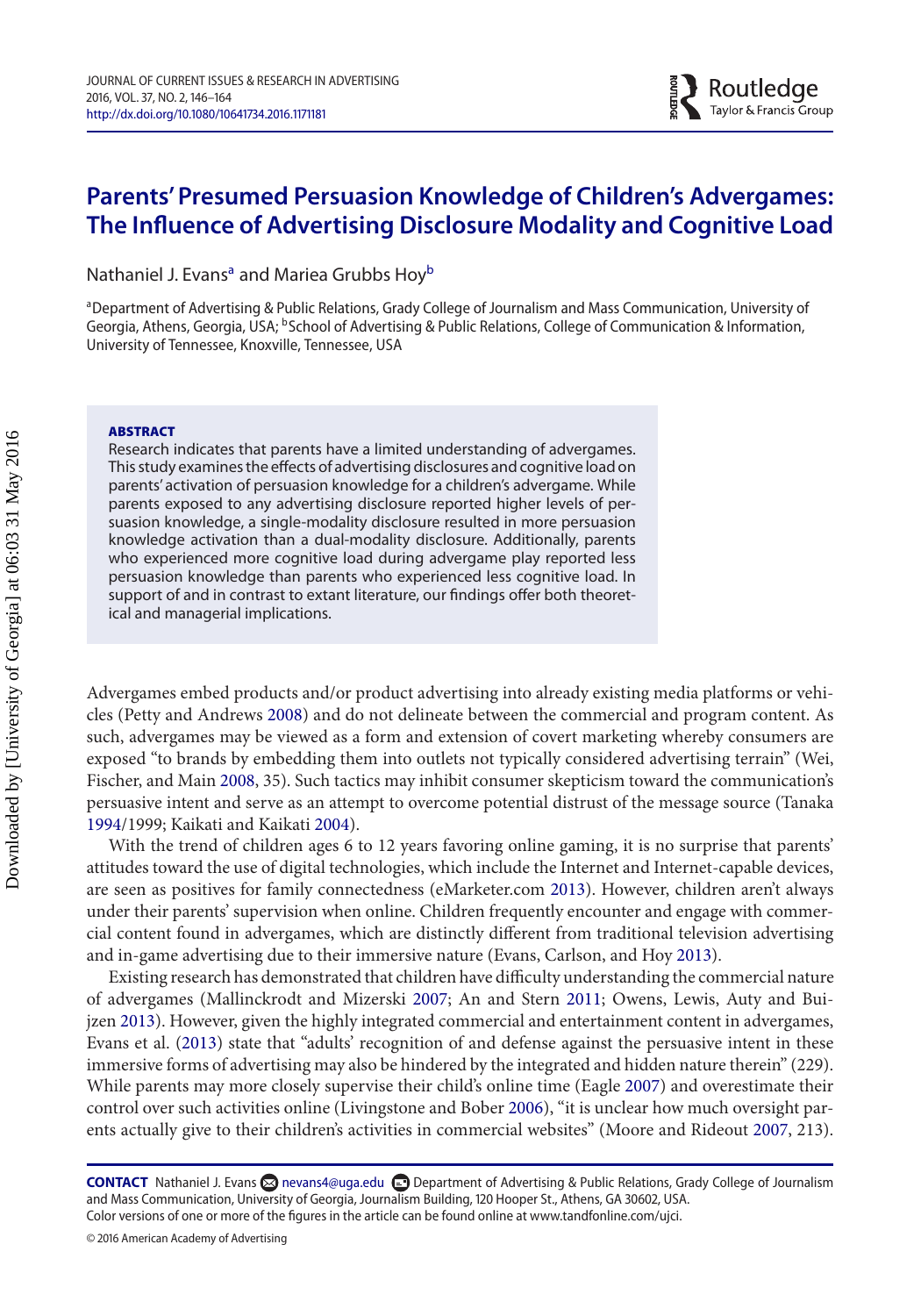Even if parents think they know and understand what their children are doing online, research indicates that children are spending far more time on such sites than parents really know (Nowak [2010\)](#page-17-6). As evidenced by parents' inability to accurately identify advergames even when given examples and a definition, they too may not fully understand this more covert form of advertising (Evans et al. [2013\)](#page-16-2).

Research on persuasion recognition in advergames, and the resultant focus on children as a population of interest, is fueled by the cognitive discrepancies and variations in marketplace experience that exist between children and adults (Friestad and Wright [1994;](#page-16-5) John [1999;](#page-16-6) Wright, Friestad, and Boush [2005\)](#page-17-7). While such cognitive discrepancies undoubtedly exist, "research on persuasion recognition in interactive environments assumes that adults, and parents for that matter, have the ability to recognize persuasive intent in advergames" (Evans et al. [2013,](#page-16-2) 237). Unlike children, parents are faced with a multitude of daily ubiquitous tasks (Gilbert and Osborne [1989\)](#page-16-7) that require cognitive capacity (Lang [2000\)](#page-16-8). Attending to these everyday tasks while experiencing advertising can result in cognitive load, which may subsequently influence parents' ability to recognize persuasion in advergames. Examining and understanding parents' level of persuasion knowledge about children's advergames is an area that both deserves exploration and is central to this study.

Given that parents have demonstrated a limited understanding of advergaming and concurrently desire to remain the key socialization agents in their children's lives, the current study investigates parents' capacity for understanding the commercial nature and persuasive intent of children's advergames. This study uses the Persuasion Knowledge Model (PKM) (Friestad and Wright [1994\)](#page-16-5) and the theory of limited cognitive capacity (Lang [2000\)](#page-16-8) to experimentally test the effects of advertising disclosures and cognitive load on parents' activation of persuasion knowledge while engaged with children's advergames and subsequent attitudes toward children's advergames.

## **Theoretical background and hypotheses**

## *The development of persuasion knowledge*

Friestad and Wright's [\(1994\)](#page-16-5) Persuasion Knowledge Model (PKM) defines persuasion knowledge as the confidence a consumer has in his or her ability to understand marketers' motives and tactics. Persuasion knowledge aids the consumer in identifying how, when, and why marketers attempt to influence them (Friestad and Wright [1994\)](#page-16-5). As consumers gain marketplace experience, the ability to access persuasion knowledge from memory, recognize the occurrence of persuasive attempts, note specific advertising tactics and goals, formulate and carry out appropriate coping skills, and store in memory such tactics for future persuasive attempts becomes automatic and effortless (Wright et al. [2005\)](#page-17-7). Over time, "consumers develop knowledge about persuasion and use this knowledge to cope with persuasion episodes" (Campbell and Kirmani [2000,](#page-16-9) 1). PKM proposes that as consumers gain more experience with marketers' persuasive attempts they will become more knowledgeable of the marketplace, be better able to use coping skills, and use those coping skills to aid in guiding the most appropriate response to the persuasive episode (Shrum, Liu, and Mespoli [2012\)](#page-17-8).

## *Parents' understanding of selling and persuasive intent in advergames*

In contrast to nontraditional advertising formats such as advergames, in-game advertising, and product placement in movies, research indicates that children have a significantly better understanding of advertising in television (Owens et al. [2013\)](#page-17-4). Because adults have more experience with the variety and context of advertisers' persuasive attempts, and have more cognitive ability compared to children, it has been assumed that they, more so than children, have better developed persuasion knowledge and are better able to infer the persuasive and selling intent of most forms of advertising (Friestad and Wright [1994;](#page-16-5) John [1999;](#page-16-6) Wright et al. [2005\)](#page-17-7). This study conceptualizes persuasion knowledge as parents' recognition of advertising's selling and persuasive intent within the nontraditional format of children's advergames (Rozendaal, Buijzen, and Valkenburg [2010,](#page-17-9) 80).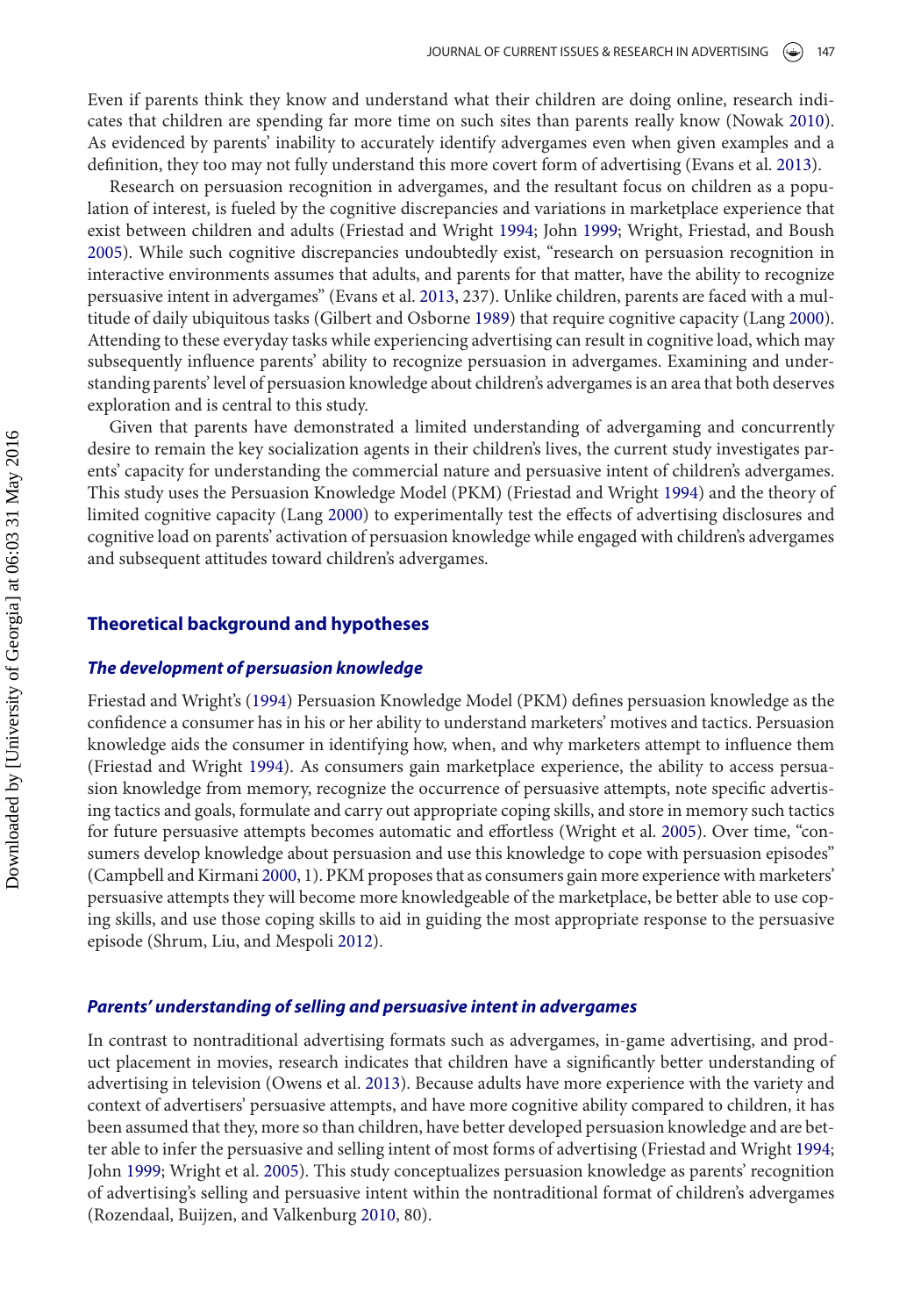Recent research assumes that the adult–child discrepancy in persuasion knowledge applies to both traditional and immersive advertising formats (Kinard and Hartman [2013\)](#page-16-10). For example, while there is evidence to suggest a relationship between negative attitudes toward advergames and the degree of brand–game integration, that relationship is predicated on the assumption that adults possess adequate persuasion knowledge to correctly identify and form valid attitudes toward advergames as a form of marketer persuasion efforts. However, as Evans et al. [\(2013\)](#page-16-2) found, parents' understanding of children's advergames as an advertising practice was lacking. Given the continued discourse of adult–child persuasion knowledge discrepancy and lack of empirical data that explore adults' persuasion knowledge of nontraditional advertising formats, it is possible that "parents' ability to recognize the persuasive intent in advergames … may be just that: an assumption" (Evans et al. [2013,](#page-16-2) 237).

#### *Persuasion knowledge activation and attitudes toward advertising*

The recognition of advertisers' persuasive and selling intent is contingent upon parents' experience with advertiser tactics and a general understanding of the marketplace (Friestad and Wright [1994;](#page-16-5) Wright et al. [2005\)](#page-17-7). The more readily accessible or easily recognized an advertiser's persuasive and selling intent, the more likely it is to lead to persuasion knowledge activation (Campbell and Kirmani [2000;](#page-16-9) Tutaj and van Reijmersdal [2012\)](#page-17-10). Advertising containing information that highlights the persuasive motives of the advertiser has a greater chance of being recognized as advertising, which leads to an inference of persuasive and selling intent (Friestad and Wright [1994\)](#page-16-5). For example, Campbell and Kirmani [\(2000\)](#page-16-9) provided participants with two versions of a script containing differing amounts of information describing a salesperson–consumer interaction and were asked to imagine that they were observing the interaction. Their results indicated that participants who received the script with more information were better able to recognize and report the salesperson's persuasive and selling intent than the participants who received the script with less information (Campbell and Kirmani [2000\)](#page-16-9). This finding supports a central tenet of the PKM: When consumers are provided with additional advertiser information it positively influences their ability to recognize the presence of selling and persuasive motives.

In support of this tenet, research indicates that more recognizable advertising formats (online banner ads compared to online sponsored product placement) result in a better recognition of advertising, a better understanding of the selling and persuasive intent, and less favorable attitudes toward the advertising (Tutaj and van Reijmersdal [2012\)](#page-17-10). Furthermore, a study by Wei et al. [\(2008\)](#page-17-1) revealed that participants with activated persuasion knowledge evaluated brands in a sponsored radio show more negatively than participants who did not have their persuasion knowledge activated. Their findings support the notion that "consumers will lower brand evaluations when they know that covert marketing is at work" (Wei et al. [2008,](#page-17-1) 42).

In general, PKM proposes that persuasion knowledge activation typically leads to more negative evaluation of the ad, product, or brand (Shrum et al. [2012\)](#page-17-8). As evidenced by previous research, persuasion knowledge activation can be differentially affected depending on the advertising format (Tutaj and van Reijmersdal [2012\)](#page-17-10) and presence of disclosures (Boerman, van Reijmersdal, and Neijens [2012\)](#page-15-1). Furthermore, when persuasion knowledge is activated, such activation tends to negatively affect attitudes (Wei et al. [2008;](#page-17-1) Boermen et al. [2012;](#page-15-1) Tutaj and van Reijmersdal [2012\)](#page-17-10).

#### *Disclosures in advergames*

Marketers do not typically disclose or bring attention to the promotional or commercial nature of advergames directed toward children (Moore and Rideout 2006; Weber, Story, and Harnack [2006;](#page-17-11) Henry and Story [2009\)](#page-16-11). Yet advertising disclosures are envisioned as a means of providing necessary information to prevent consumers from being deceived by marketing communications (Hoy and Andrews [2004\)](#page-16-12). One would argue that the first step in preventing such potential deception is for consumers to be fully cognizant that the information to which they are exposed is of a persuasive nature. Indeed, research on the presence and length of disclosures in televised product placement demonstrates that the presence of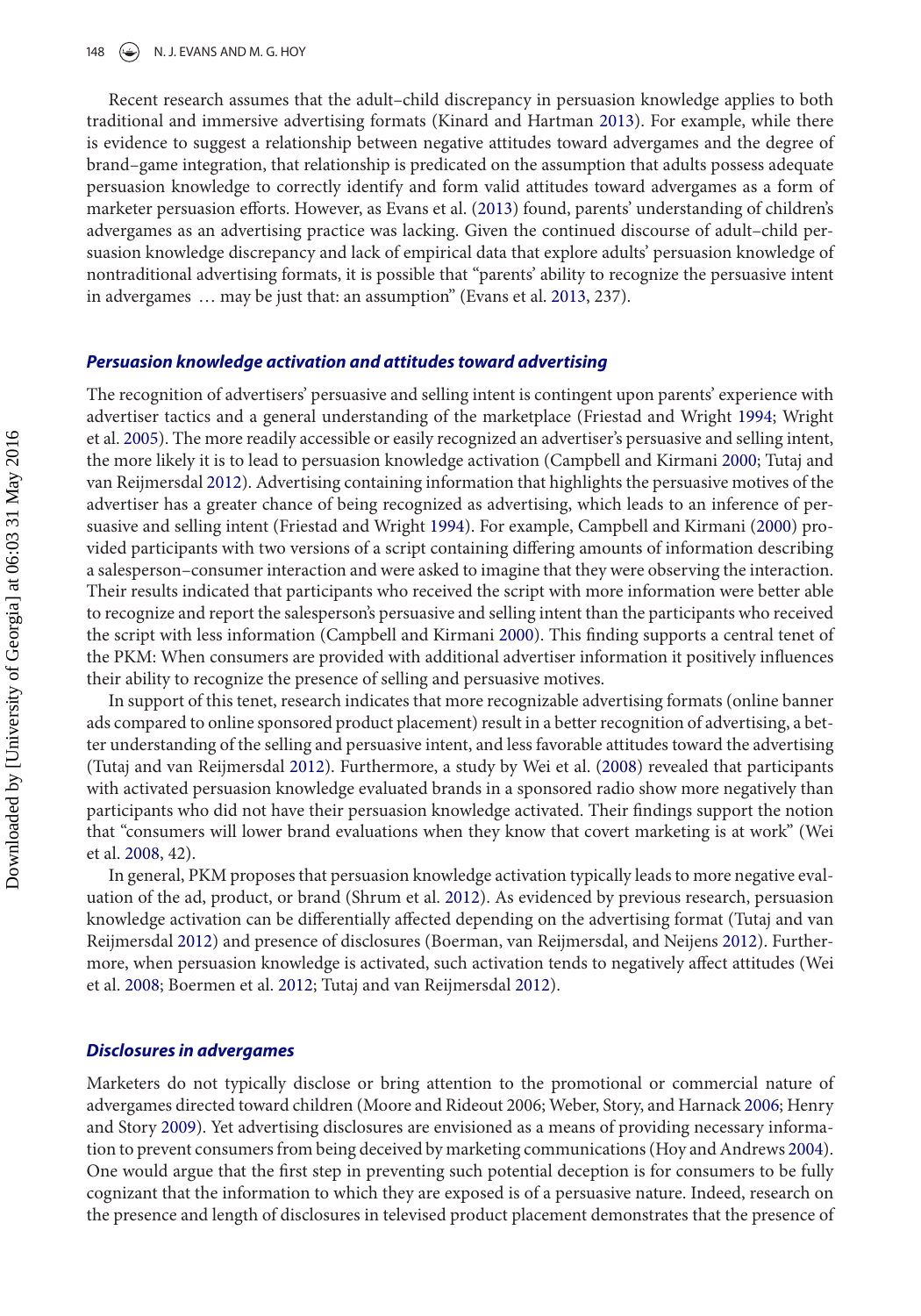a 3- or 6-second disclosure that highlights the relationship between the sponsor and the product, compared to no disclosure at all, has a positive effect on persuasion knowledge and brand memory, and a negative effect on attitudes toward the brand (Boerman et al. [2012\)](#page-15-1).

As one of several guidelines within the Clear and Conspicuous Standard (CCS), the Federal Trade Commission (FTC [1970\)](#page-16-13) states "disclosures should be presented simultaneously in both audio and video portions of the advertisement." Based on Pavio's [\(1971\)](#page-17-12) dual-code theory, the presentation of material in more than one modality (i.e., audio and visual) predicts better memory of that material compared to information appearing in just one modality. The use of both audio and video formats in the context of advertising disclosures is known as dual modality and is superior to single modality (i.e., print or audio only) (Andrews [2011\)](#page-15-2). Numerous studies support this superiority in terms of disclosure awareness and knowledge (Morris, Mazis and Brinberg [1989\)](#page-17-13), recall (Smith [1990;](#page-17-14) Barlow and Wogalter [1993\)](#page-15-3), and comprehension (Murray, Manrai and Manrai [1998\)](#page-17-15). Given the effectiveness of dual-modality disclosures, the following hypotheses are generated to test the effects of advertising disclosures (i.e., identification of the advergame as an advertisement) in children's advergames on parents' activation of persuasion knowledge and attitudes toward advergames.

H1: Parents exposed to an advertising disclosure will report higher levels of persuasion knowledge than parents not exposed to an advertising disclosure.

H2: Parents exposed to a dual-modality ad-disclosure treatment will report higher levels of persuasion knowledge than parents exposed to a single-modality ad-disclosure treatment.

H3: Parents exposed to a single-modality ad-disclosure treatment will report higher levels of persuasion knowledge than parents exposed to a no-ad-disclosure treatment.

H4: Parents exposed to an advertising disclosure will report more negative attitudes toward children's advergames than parents not exposed to an advertising disclosure.

H5: Parents exposed to a dual-modality ad-disclosure treatment will report more negative attitudes toward children's advergames than parents exposed to a single-modality ad-disclosure treatment.

H6: Parents exposed to a single-modality ad-disclosure treatment will report more negative attitudes toward children's advergames than parents exposed to a no-ad-disclosure treatment.

#### *Cognitive capacity*

Situated in information processing theory, cognitive capacity is defined as the amount of mental resources one can devote to any given stimulus or activity. Lang's [\(2000\)](#page-16-8) limited cognitive capacity theory states that "one's total cognitive capacity at any one point in time is limited and the capacity being used to perform one task cannot be used to perform another task" (Yun [2009,](#page-18-0) 405). Thus, multitasking is not possible (Lang [2000\)](#page-16-8). While our attention and mental resources can shift very quickly from one task to another, we can never focus simultaneously on two tasks at a given point in time. In other words, cognitive capacity is finite and undividable.

The ability to recognize advertising and understand its persuasive and selling intent requires cognitive capacity (Friestad and Wright [1994;](#page-16-5) Campbell and Kirmani [2000;](#page-16-9) Panic, Cauberghe, Verolien, and De Pelsmacker [2013\)](#page-17-16). Our mental resources are constantly shifting from task to task during any given day. When individuals' perform such tasks, no matter how mundane, while simultaneously exposed to a persuasive attempt, their cognitive capacity can shift toward task completion and away from determining the persuasive and selling intent of an advertisement (Friestad and Wright [1994;](#page-16-5) Campbell and Kirmani [2000\)](#page-16-9). Gilbert and Osborne [\(1989\)](#page-16-7) refer to these commonplace tasks as ubiquitous features of everyday life. For example, when a mother is watching her child play an advergame and the phone rings, her attention is drawn to the task at hand (i.e., answering the phone) and away from the persuasive episode (i.e., the advergame). The cognitive demands required to answer the phone theoretically detracts from her ability to determine the persuasive and selling intent within a children's advergame. Campbell and Kirmani [\(2000\)](#page-16-9) conceive that "using persuasion knowledge would seem to require cognitive capacity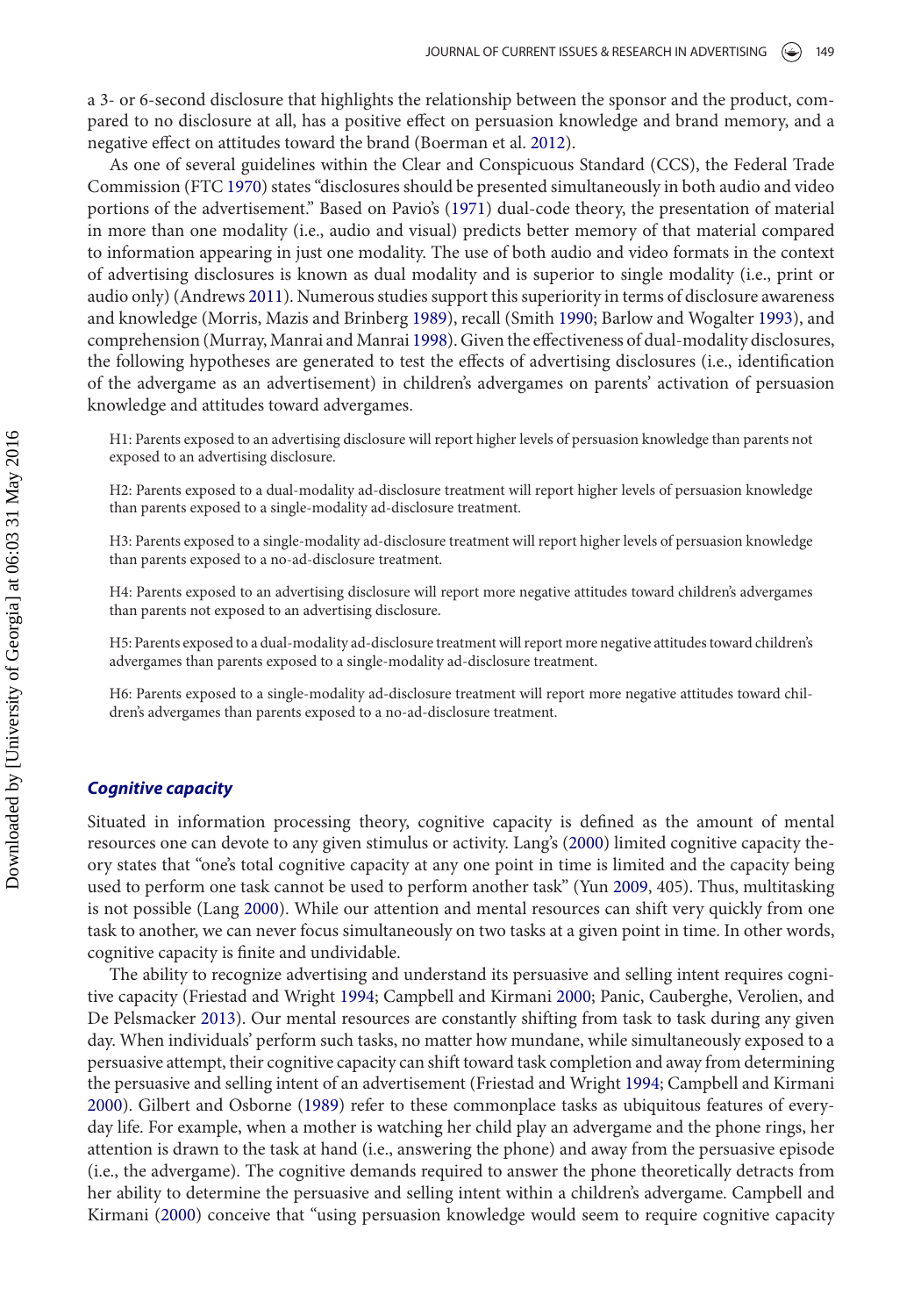in most circumstances … persuasion knowledge is less likely to be used in forming an impression of a salesperson when the consumer has competing cognitive demands" (71).

#### *Cognitive load*

When individuals perform tasks during simultaneous exposure to an advertising episode, they can become cognitively loaded (Yoon, Choi and Song [2011\)](#page-17-17). Because cognitive capacity is finite and undividable, full mental resources cannot be devoted to determining the persuasive and selling intent of advertising episodes. Cognitive load (CL) has been defined as "the mental load imposed on the cognitive system of the learner by a certain task" (Camp, Paas, Rikers and van Merriënboer [2001,](#page-15-4) 576) and the perceived effort invested by an individual during task completion (Yin, Chen, Ruiz and Ambikairajah [2008\)](#page-17-18). For the purposes of this study, CL is defined as the relationship between an individual's perceived mental effort and task performance. Paas and van Merrienboer [\(1993\)](#page-17-19) refer to this relationship as mental efficiency, where high efficiency is reflected by lower mental effort and better task performance and low efficiency is reflected by higher mental effort and poorer task performance. CL is operationalized as the inverse of mental efficiency, in that high mental efficiency denotes low CL and low mental efficiency denotes high CL.

## *The effects of cognitive loading on persuasion knowledge and attitudes*

As Gilbert and Osborne [\(1989\)](#page-16-7) suggest, it seems plausible that an increase in cognitive load not only can affect the ability to recognize persuasion in advertising but also can distort individuals' impression of others. By extending this logic to a sales interaction, Campbell and Kirmani [\(2000\)](#page-16-9) tested how variations in cognitive load affected perceptions of salespersons' underlying motives. The results indicated that cognitively loaded participants rated the salesperson as more sincere when that salesperson's motives were made less obvious in the scenario. The findings imply that the use of persuasion knowledge and the recognition of less obvious persuasion motives require cognitive capacity (Campbell and Kirmani [2000\)](#page-16-9). In other words, "in situations that are not strongly linked to high-pressure persuasion, the use of persuasion knowledge may be contingent upon the consumer's cognitive capacity" (81).

Research indicates that variations in individuals' cognitive load can differently affect attitudes toward advertising. Yoon et al. [\(2011\)](#page-17-17) examined the influence of cognitive load on brand attitudes in a wellintegrated versus an intrusive-integrated product placement environment. Among the cognitively loaded participants, a well-integrated product placement resulted in more negative attitudes toward the ad, whereas the intrusive-integrated product placement resulted in more positive attitudes toward the ad (Yoon et al. [2011\)](#page-17-17). Consumers experiencing cognitive load were forced to rely on the prominence of the brand placement in forming attitudes because they maintained difficulty in processing the advertising information. Following the same logic, because advergames are an immersive, integrated, and entertaining form of advertising, cognitive loading (Panic et al. [2013\)](#page-17-16) may prevent parents from recognizing the game's persuasive motives and possibly result in more positive attitudes toward advergames and the sponsoring brand (Evans et al. [2013\)](#page-16-2). As Schrader and Bastiaens [\(2012\)](#page-17-20) posit, successful navigation and processing of an online game require substantial working memory and cognitive resources, which detracts from a player's ability to search for separately presented information within the game environment. Therefore, it follows that a player's recognition of a separately presented advertising disclosure requires unavailable cognitive resources because the resources are shifted to information processing and navigation of the advergame. Thus, persuasion knowledge activation may not manifest within an advergaming environment.

Overall, existing research suggests that increases in cognitive load may make persuasive intent more difficult to recognize (Campbell and Kirmani [2000\)](#page-16-9) in advergames and can positively influence brand attitudes in product placement environments (Yoon et al. [2011\)](#page-17-17) such as advergames. Given this evidence, the following hypotheses are generated to test the effects of cognitive load on parents' activation of persuasion knowledge and attitudes toward the advergame.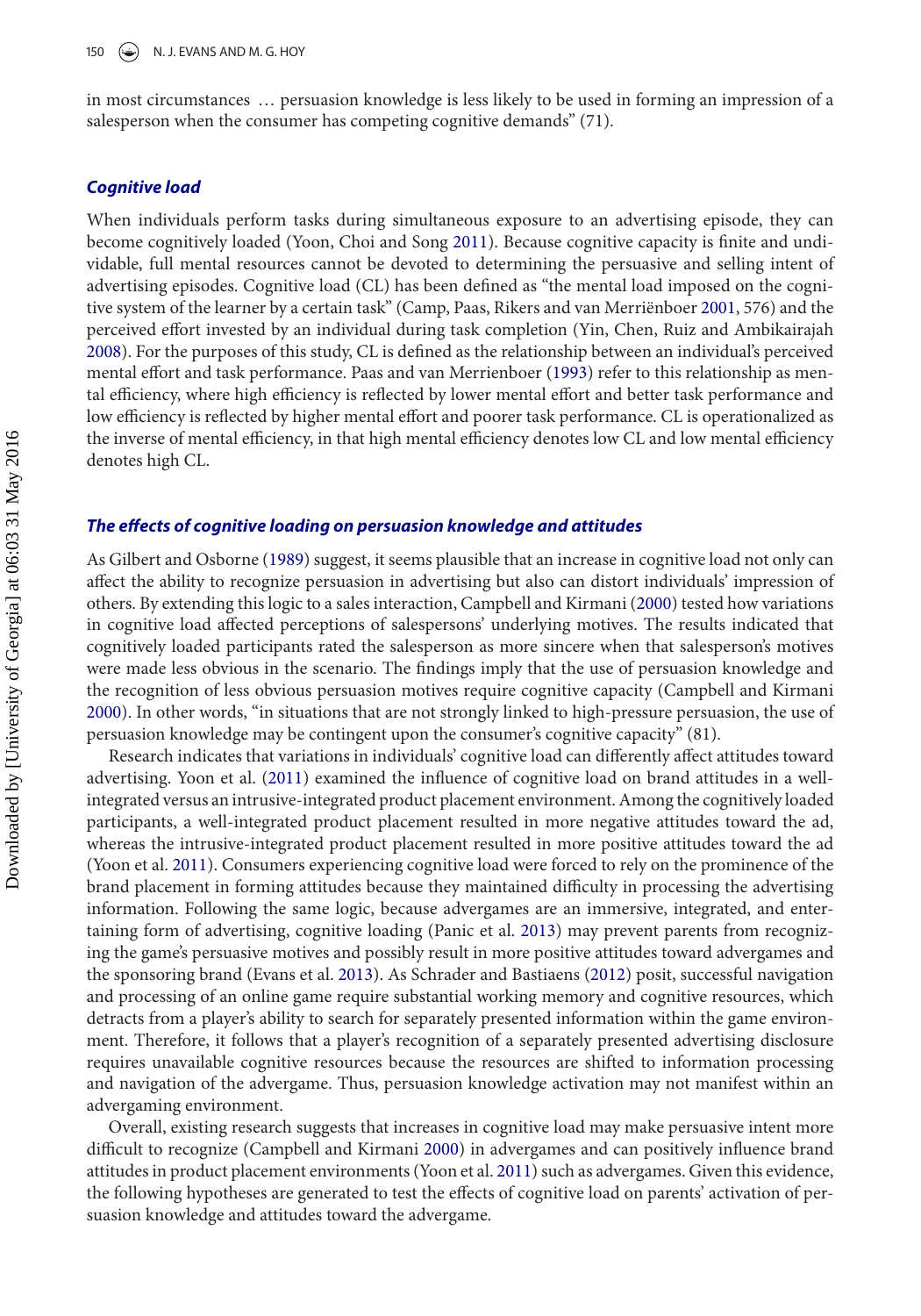H7: Parents' cognitive loading will be negatively associated with parents' persuasion knowledge of children's advergames.

H8: Parents' cognitive loading will be positively associated with parents' positive attitudes toward children's advergames.

## **Method**

## *Design and participants*

A 3 (advertising disclosures: no disclosure vs. single modality vs. dual modality)  $\times$  2 (cognitive loading: loaded vs. unloaded) between-subjects factorial design was employed to address the study's hypotheses. The advergame that served as the stimulus for manipulating the two factors (Pop-Tarts Toasty-Turvy) was appropriated from an existing child-targeted gaming website, [http://www.poptarts.com/games,](http://www.poptarts.com/games) which is owned and operated by Kellogg's of North America. There were no manipulation or changes made to the Pop-Tarts advergame, which currently has no ad disclosures. All stimuli manipulations were made within an overlaid HTML environment that surrounded it.

An external market research company (Research Now) recruited, administered, and hosted the online experiment. Two hundred and seven parents with children between the ages of 7 and 11 years agreed to participate. Parents of children in this age group were selected because research indicates that children typically develop the ability to recognize and defend against advertising around the age of 8 years (John [1999\)](#page-16-6). While we use the term "parent" throughout this article, participants were allowed to further clarify if they were a nonparent guardian in the demographic portion on the questionnaire. The sample resulted in a relatively even distribution of 109 fathers (53.9%) and 89 mothers (44.1%). Four parents (2%) did not indicate their sex; 92.6% of the parents reported having at least some form of college education or higher. Demographic characteristics for children revealed that there were 103 males (51%) and 99 females (41%). Children were distributed as follows in terms of their ages: 21.8 percent were 7 years old, 20.3 percent were 8 years old, 26.2 percent were 9 years old, 20.3 percent were 10 years old, and 11.4 percent were 11 years old. Five participants were excluded from the study for failing to follow the directions. The final sample for analysis consisted of 202 parents.

#### *Independent variables*

*Advertising disclosures.* The no-disclosure condition (control) featured the advergame as it appeared online (i.e., with no advertising disclosures). The single-modality (print only) ad-disclosure treatment featured a text "crawl" in an HTML environment below the game-play screen, which stated, "Hi kids! This game is an advertisement" (cf. WGAW [2008\)](#page-17-21). The disclosure statement was tested for age readability level, as per the Clear and Conspicuous Standard (cf. FTC [1970\)](#page-16-13), using the Flesch–Kincaid Grade Level test in Microsoft Word. The disclosure statement returned a 4.3 Flesch–Kincaid Grade Level score, which indicated a suitable reading level for children between the ages of 7 and 11 years. The dual-modality (print and audio) ad disclosure had an audio clip simultaneously restating what appeared in the text crawl. Once the parent linked to the Pop-Tarts Toasty Turvy advergame website, the audio clip began after 4 seconds and repeated every 10 seconds until the participant was directed to the questionnaire. This ensured that parents in the advertising dual-modality disclosure condition would have the opportunity to hear the audio disclosure 18 times.

The disclosures were created in the form of an overlay, which was separate from the Pop-Tarts advergame found on the website. This HTML environment was created as separate from the Pop-Tarts advergame to avoid any conflicting trademark or copyright statutes. Prior to linking to the Pop-Tarts Toasty Turvy advergame website, parents were instructed to keep their computer sound on, in order to ensure the successful induction of this particular experimental treatment.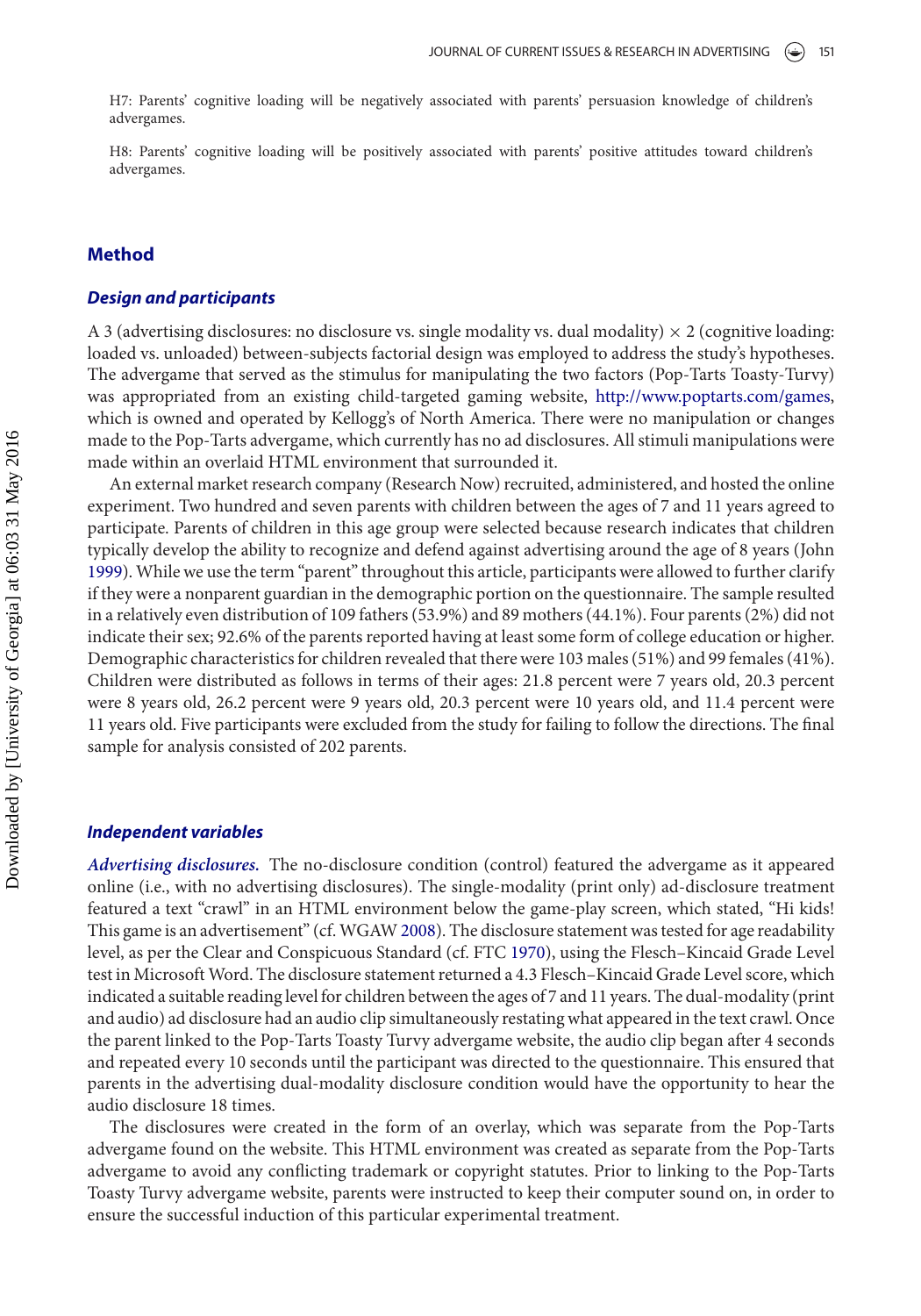#### 152  $\left(\rightarrow\right)$  N. J. EVANS AND M. G. HOY

*Cognitive loading pretests.* In order to demonstrate the suitability of a task that induces cognitive load among parents, cognitive load (CL) was pretested by creating several short online surveys that contained variations of a memory and recall task that instructed participants to remember and recall one of three different number sequences (cf. Campbell and Kirmani [2000;](#page-16-9) Yoon et al. [2011\)](#page-17-17) that were 8 digits, 11 digits, or 13 digits in length. Two rounds of pretesting were conducted. The first round recruited convenience samples of 54 college students and 49 noncollege students all 18 years or older. Participants in both samples were randomly assigned to one of the three number sequence recall pretests. The results of the first round of pretesting indicated that the 8-digit number sequence was unsuitable for inducing cognitive load as evidenced by the average percent of correctly recalled numbers in sequence ( $n = 37$ , average percent correctly recalled  $= 84.46\%$ ) among a combined sample. Using the same procedure, a second round of pretesting for the 11-digit and 13-digit conditions was conducted among thirty participants. Findings from the second round of pretesting indicated that a 13-digit number was more difficult to correctly recall than an 11-digit number (46% vs. 73%, respectively). Thus, the recall of a randomly generated 13-digit number served as the operationalization of cognitive loading.

*Cognitive load measures.* Parents who received the cognitive load treatment were assigned the task of remembering and later recalling a randomly generated 13-digit number sequence (5746983219412). This number appeared on a screen for 60 seconds after clicking on their randomly assigned URL (cf. Rienhard and Sporer [2008\)](#page-17-22). The cognitive load treatment occurred before participants were routed to the Pop-Tarts Toasty Turvy advergame website. Prior to game exposure, the onscreen instructions told participants not to write the number sequence down and that they would be asked to recall the number sequence after playing a game.

Based on Paas and van Merriënboer's [\(1993\)](#page-17-19) computational measurement of mental efficiency, a multidimensional construct of cognitive load was created by combining measures of perceived mental effort and task recall performance (see Appendix 1). Task recall performance was measured by asking the participant to recall the number sequence. A percentage correct was computed by dividing the number of digits correctly recalled in sequence by the total number of digits. According to Paas and van Merriënboer's [\(1993\)](#page-17-19) computational approach, scores for perceived metal effort and task recall performance were standardized. *Z* scores for each measure were produced having potential range from −3 to +3.

*Cognitive load assessment.* In total, 110 parents received the CL treatment. Five parents were excluded from subsequent analysis because they reported they wrote the number down, resulting in a final CL treatment subgroup of  $N = 105$ . Using the formula in Appendix 1, a range of CL scores was computed for the CL treatment subgroup. CL scores ranged from  $-2.59$  to  $+2.24$  ( $M = .00$ , SD = 1.18) with median value of .2058. In order to conduct hypotheses tests a median split was performed on the CL treatment subgroup (cf. Chu and Kamal [2011;](#page-16-14) Evans et al. [2013\)](#page-16-2).

#### *Dependent variables*

*Persuasion knowledge.* We measured persuasion knowledge by adapting six items from the Rozendaal et al. [\(2010\)](#page-17-9) persuasion knowledge scale. This scale has been used to examine and compare children's and adults' television advertising competencies and recognition (Rozendaal et al. [2010\)](#page-17-9), as well as the effects of advertising format on persuasion knowledge activation (Tutaj and van Reijmersdal [2012\)](#page-17-10). Six additional distracter questions, which examined attitudes about the game's entertainment and educational purposes, were included in the scale in order to prevent response bias (see Appendix 2). All questions were randomized and measured using a 7-point Likert scale ranging from strongly agree to strongly disagree. PCA with varimax rotation revealed three components explaining 74.80 percent of the total variance in persuasion knowledge measures. Component three, *selling and persuasion knowledge*, accounted for 12.73% of the variance (eigenvalue = 1.026). Two items loaded on the *selling and persuasion knowledge* component with factor loadings of .815 and .847 (see [Table 1\)](#page-8-0). The two items were aggregated (M  $= 8.69; SD = 3.22.$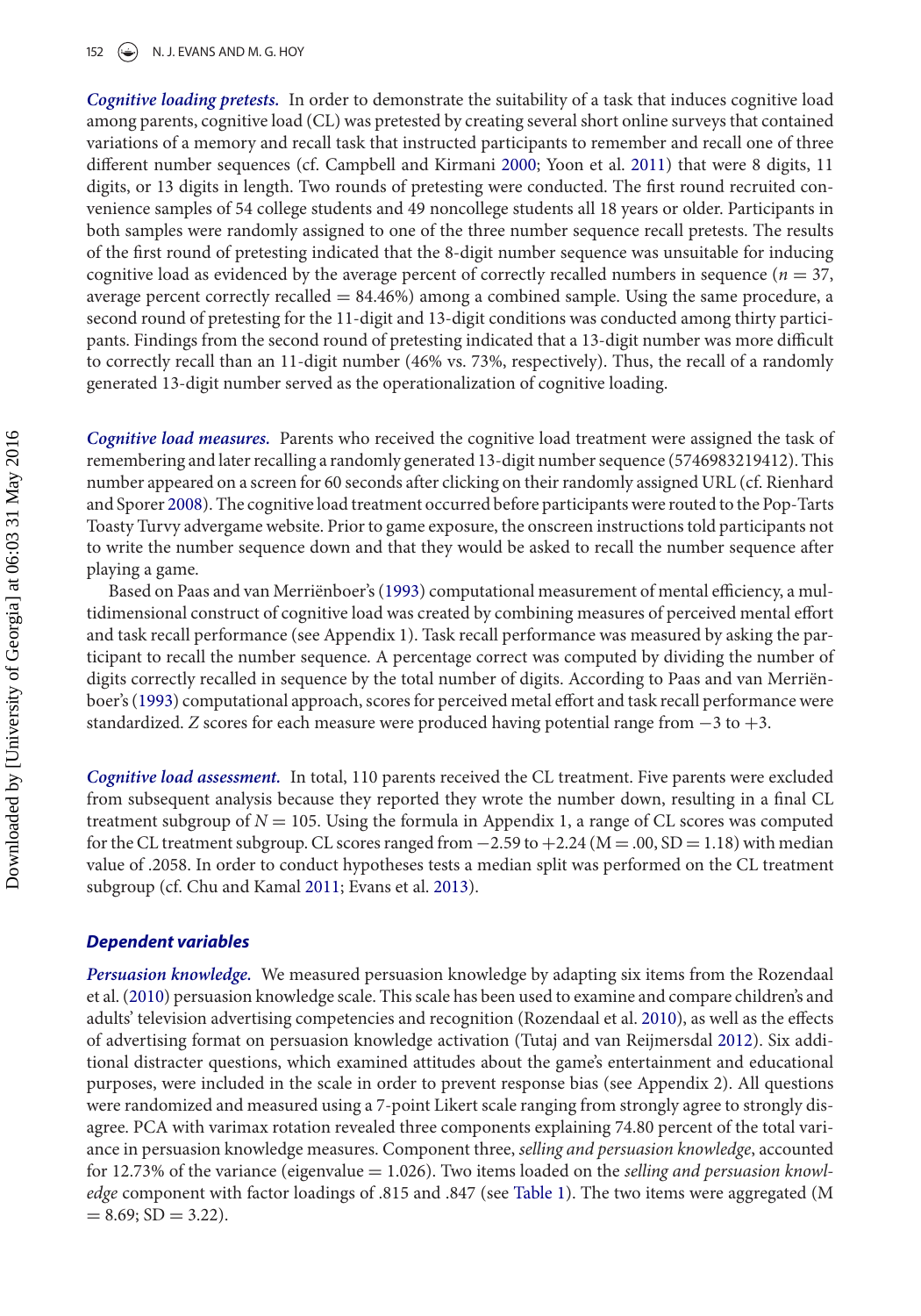|                                                                                            | <b>Components and Loadings</b> |                            |                                     |                                       |          |
|--------------------------------------------------------------------------------------------|--------------------------------|----------------------------|-------------------------------------|---------------------------------------|----------|
| Items ( $*$ = reverse coded)                                                               | Informational<br>knowledge     | Entertainment<br>knowledge | Selling and persuasion<br>knowledge | Negative perceptions<br>of advergames | $\alpha$ |
| This game provides information<br>about pop tarts                                          | .898                           |                            |                                     |                                       | .853     |
| This game makes people like<br>pop tarts                                                   | .776                           |                            |                                     |                                       |          |
| This game lets people know<br>more about pop tarts                                         | .908                           |                            |                                     |                                       |          |
| This game is a good way to pass<br>the time                                                |                                | .795                       |                                     |                                       | .788     |
| This game provides<br>entertainment                                                        |                                | .851                       |                                     |                                       |          |
| This game helps develop<br>cognitive skills                                                |                                | .809                       |                                     |                                       |          |
| This game is not meant to sell<br>pop tarts*                                               |                                |                            | .815                                |                                       | .586     |
| This game does not influence<br>my opinions about pop tarts*                               |                                |                            | .847                                |                                       |          |
| Games like this make children<br>want things they don't really<br>need                     |                                |                            |                                     | .731                                  | .841     |
| Games like this lead children to<br>make unreasonable purchase<br>demands on their parents |                                |                            |                                     | .862                                  |          |
| Games like this directed at<br>children lead to family conflict                            |                                |                            |                                     | .676                                  |          |
| Games like this don't take<br>advantage of children*                                       |                                |                            |                                     | .751                                  |          |
| Games like this use tricks and<br>gimmicks to get children to<br>buy their products        |                                |                            |                                     | .838                                  |          |

<span id="page-8-0"></span>**Table 1.** Dependent variables and component factor loadings.

*Attitudes toward advergames.* Six items were adapted from the Evans et al. [\(2013\)](#page-16-2) research on parental attitudes toward children's advergames (cf. Crosby and Grossbart [1984;](#page-16-15) Wolin, Korgaonkar and Lund [2002;](#page-17-23) see Appendix 2). Several of these items were reverse coded to counter possible response bias. PCA revealed one component, *negative perceptions of advergames*, accounting for 54.90% of variance in attitude measures with an eigenvalue of 3.29. All six items loaded on *negative perceptions of advergames* with factor loadings ranging from .731 to .862 (see [Table 1\)](#page-8-0). The six items were aggregated ( $M = 23.29$ ; SD = 7.05).

## *Procedure*

Participants who consented to take part in the study were directed to a separate page containing study directions and a randomly assigned URL reflecting one of the six experimental treatments and allowing for even distribution (see Appendix 3). Once clicked, the URLs for the three cognitively loaded treatments first directed participants to a screen whereby they were given the memory and recall task (i.e., cognitive load treatment). Following the task, participants were routed directly to the Pop-Tarts Toasty Turvy advergame website. In contrast, the URLs for the three treatment combinations with no cognitive load treatment directly routed participants to the Pop-Tarts Toasty Turvy advergame website.

Each participant was allowed 3 minutes of game play or exposure. On average, the completion of the overall study took 11.5 minutes. To ensure an equal amount of advergame exposure, once participants were routed to the Pop-Tarts Toasty Turvy advergame website, they had precisely 3 minutes to read the game directions and play the game. After the 3 minutes expired, participants were routed to the postgame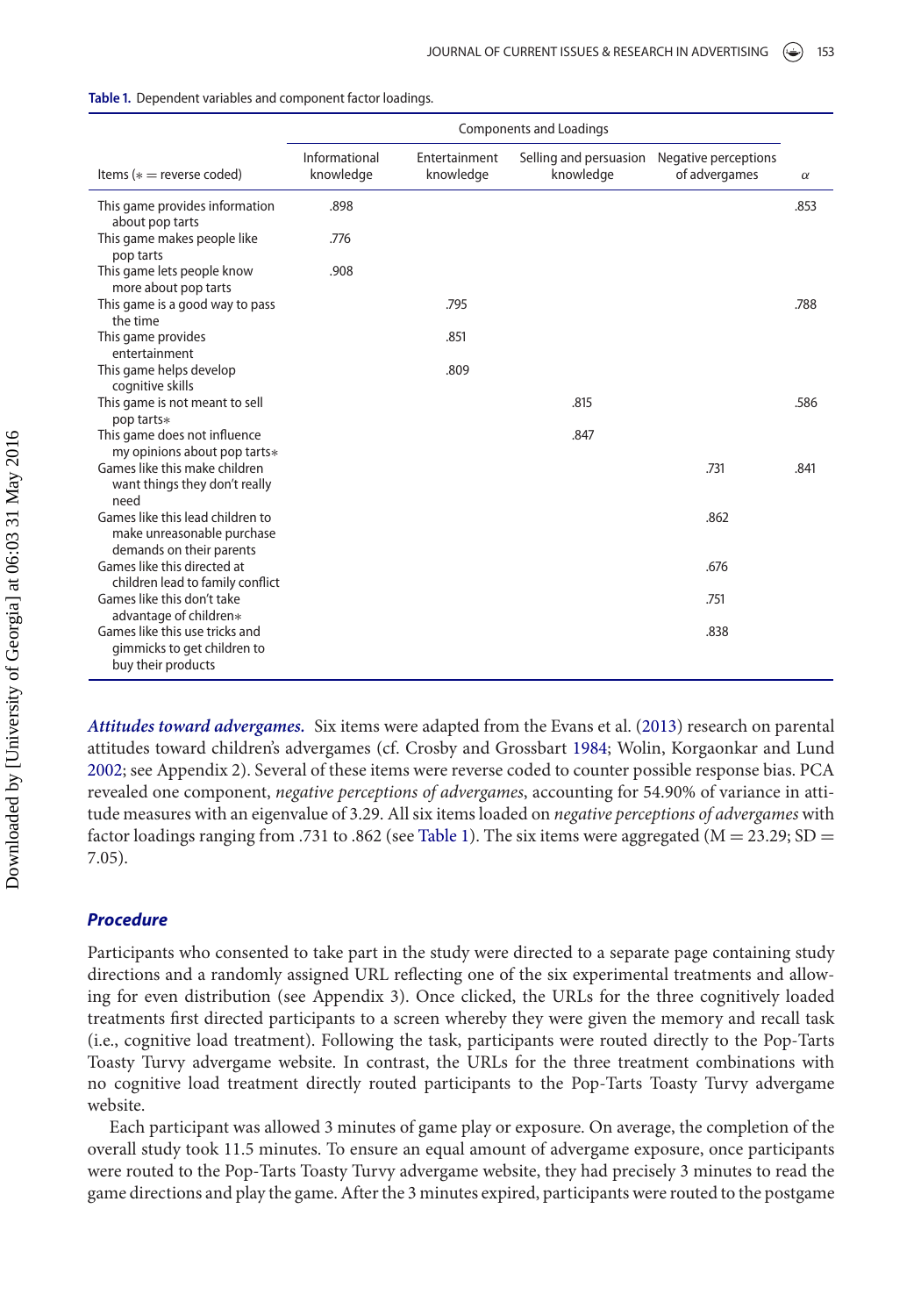questionnaire. Parents were instructed to complete the questionnaire with respect to their youngest child between the ages of 7 and 11 years. This procedure was used to avoid multiple responses from parents of more than one child within this age range (see Carlson and Grossbart [1988;](#page-16-16) Evans et al. [2013\)](#page-16-2).

## **Results**

## *Advertising disclosure modality hypotheses tests*

H1 predicted that parents who were exposed to an advertising disclosure would report more persuasion knowledge of children's advergames compared to parents not exposed to an advertising disclosure. An independent samples *t*-test revealed a significant difference in persuasion knowledge scores for the advertising disclosure ( $M = 9.0$ ,  $SD = 3.1$ ) and no advertising disclosure ( $M = 8.1$ ,  $SD = 3.4$ ) conditions;  $t(200) = 1.98, p = .049$ . H1 is supported.

H2 predicted that parents who were exposed to the dual-modality advertising disclosure condition would report more persuasion knowledge than parents exposed to the single-modality advertising disclosure condition. A one-way analysis of variance (ANOVA) for selling and persuasion knowledge revealed no statistically significant differences across the three advertising disclosure modality conditions,  $F(2, 199) = 2.204$ ,  $p = .113$ . H<sub>2</sub> is not supported.

H3 predicted that parents who were exposed to the single-modality advertising disclosure condition would report more persuasion knowledge than parents exposed to the no advertising disclosure condition. A  $2 \times 2$  ANOVA was used to examine parents' selling and persuasion knowledge by advertising disclosure modality (none/single) and CL treatment (yes/no). There was a significant main effect for advertising disclosure modality  $(F(1, 129) = 4.05, p = .046)$ . Parents exposed to a single-modality advertising disclosure had a higher mean, that is, exhibiting greater persuasion knowledge (*M* = 9.21,  $SD = 2.77$ ), than did parents exposed to no advertising disclosure ( $M = 8.07$ ,  $SD = 3.37$ ). Therefore, H3 is supported (see [Figure 1\)](#page-9-0).

H4 predicted that parents who were exposed to any advertising disclosure would report more negative attitudes toward advergames compared to parents not exposed to an advertising disclosure. An independent samples *t*-test revealed no significant difference in negative attitudes toward advergames

<span id="page-9-0"></span>

Figure 1. Main effect of advertising disclosure modality on selling and persuasion knowledge.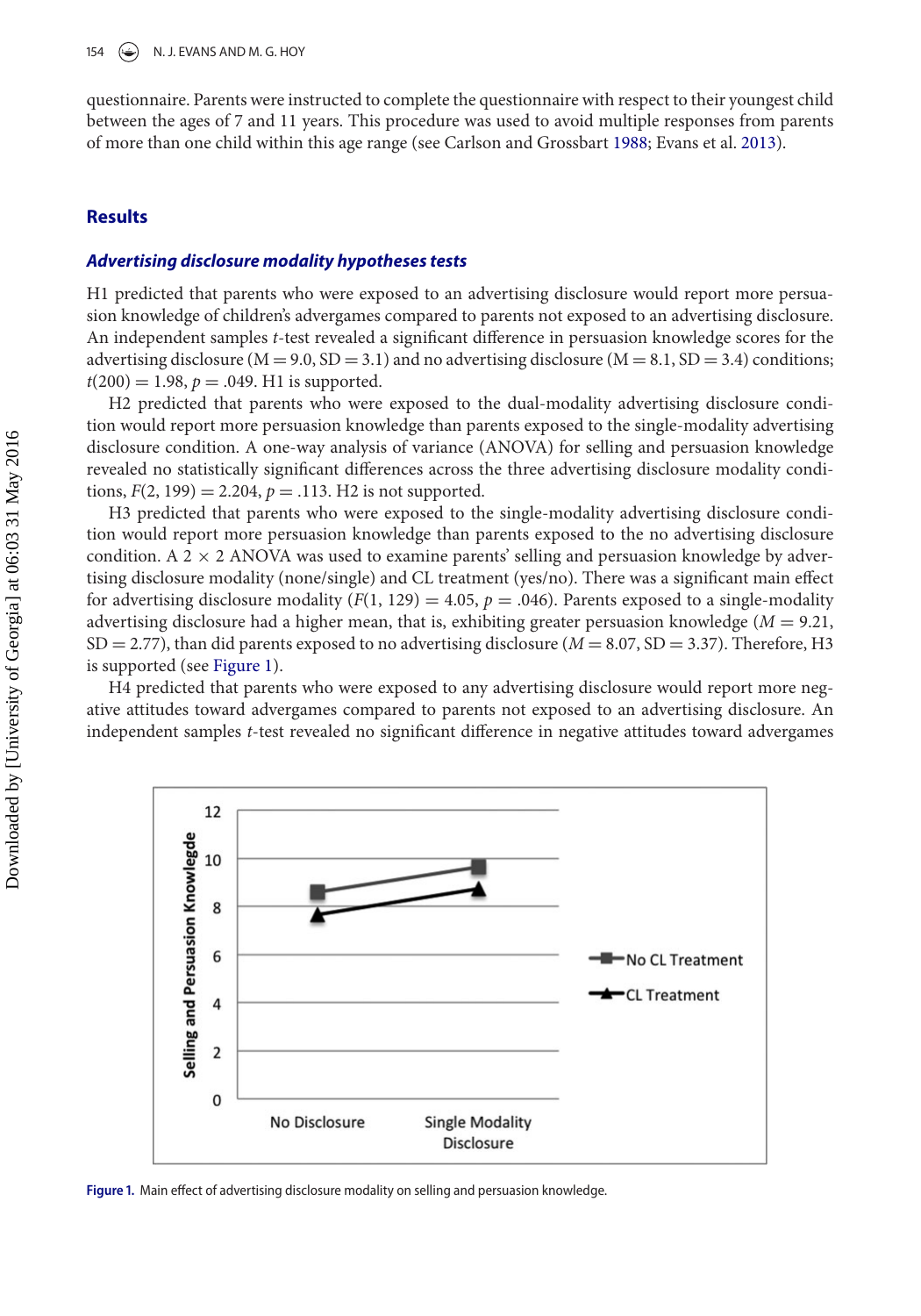scores for the advertising disclosure ( $M = 18.3$ ,  $SD = 6.1$ ) and no advertising disclosure ( $M = 18.2$ , SD  $(200) = 1.01, p = .313$ . H4 is not supported.

H5 predicted that parents who were exposed to the dual-modality advertising disclosure condition would report more negative attitudes toward children's' advergames than parents exposed to the single-modality advertising disclosure condition. H6 predicted that parents who were exposed to the single-modality advertising disclosure condition would report more negative attitudes toward children's advergames than parents exposed to the no advertising disclosure condition. A one-way ANOVA for negative perceptions of advergames indicate no statistically significant differences across advertising disclosure conditions,  $F(2, 199) = .462$ ,  $p > .05$ . Using the CL treatment subgroup ( $N = 105$ ), one-way ANOVA for negative perceptions of advergames indicated no significant differences across advertising disclosure conditions,  $F(2, 102) = 2.46$ ,  $p = .091$ . H5 and H6 are not supported.

## *Cognitive load hypotheses tests*

*Median split versus simple slopes analysis.* In order to test the cognitive load hypotheses we performed a median split on the cognitive load measure. While a median split approach has been criticized (MacCallum, Zhang, Preacher, and Rucker [2002\)](#page-17-24) in favor of a simple slopes approach (Aiken and West [1991\)](#page-15-5), we applied the median split for two reasons. First, the basis of a simple slopes difference test is to determine the influence of an additional independent variable (IV) when there is already a relationship present among an existing continuous IV and a continuous dependent variable (DV). Our hypotheses do not make predictions about potential interactions; therefore, we felt it inappropriate to conduct such analyses. Second, as Gangestad and Snyder [\(1985\)](#page-16-17) suggest, a dichotomization of an independent variable is appropriate when it is believed that there are inherent class traits.

As such, we believe it is incorrect to assume that all adults experience the imposed mental load of an additional task request in the same manner. There exist variations in working memory and tolerance for increased mental performance, which has been demonstrably the case when one looks at the differences between adults and children (John [1999\)](#page-16-6). Furthermore, there is evidence indicating that when introduced with a learning task, individuals' existing mental capabilities (i.e., working memory, required mental effort) and resultant performance on the task are in essence a result of inherent mental facilities or traits (Camp et al. [2001\)](#page-15-4).

Unlike past research that has examined the influence of cognitive load on persuasion knowledge, our approach allows an examination of the potential differences (or class traits) that exist within a treatment group. In other words, past research using cognitive load as an independent variable (Campbell and Kirmani [2000;](#page-16-9) Yoon et al. [2011\)](#page-17-17) has (1) examined differences between cognitive load treatment/nontreatment groups and (2) conceptualized correct memorization and recall of a random number (i.e., high task performance measures) as an indicator of cognitive load. This particular approach is conceptually flawed because it assumes that all adults possess similar mental facilities that result in similar mental load when faced with task completion.

We acknowledge the possibility that because of existing learner traits and abilities, there are in all likelihood potential differences that exist within a treatment group when it comes to their tolerance for increased cognitive demands. This tolerance for increased cognitive load can be reflected by high performance measures or low mental effort measures. However, either measure alone does not accurately reflect the imposed mental load on a learner. Therefore, we felt it appropriate and conceptually superior to create groups through a median split (i.e., those who experience high cognitive load and those who experienced low cognitive load) based on a multiconstruct of cognitive load to compare the potential differences such existing mental facilities might exert on adults' attitudes and capability to report persuasion knowledge.

H7 predicted that parents' cognitive loading would be negatively associated with their reports of persuasion knowledge. Two  $2 \times 2$  ANOVAs were used to examine parents' selling and persuasion knowledge. The first ANOVA examined advertising disclosure modality (none/single) and CL median split (high/low). There was a significant main effect for CL median split  $(F(1, 64) = 8.2, p = .006)$ . Parents in the high CL median split group had a lower mean  $(M = 7.13, SD = 2.71)$  than did parents in the low CL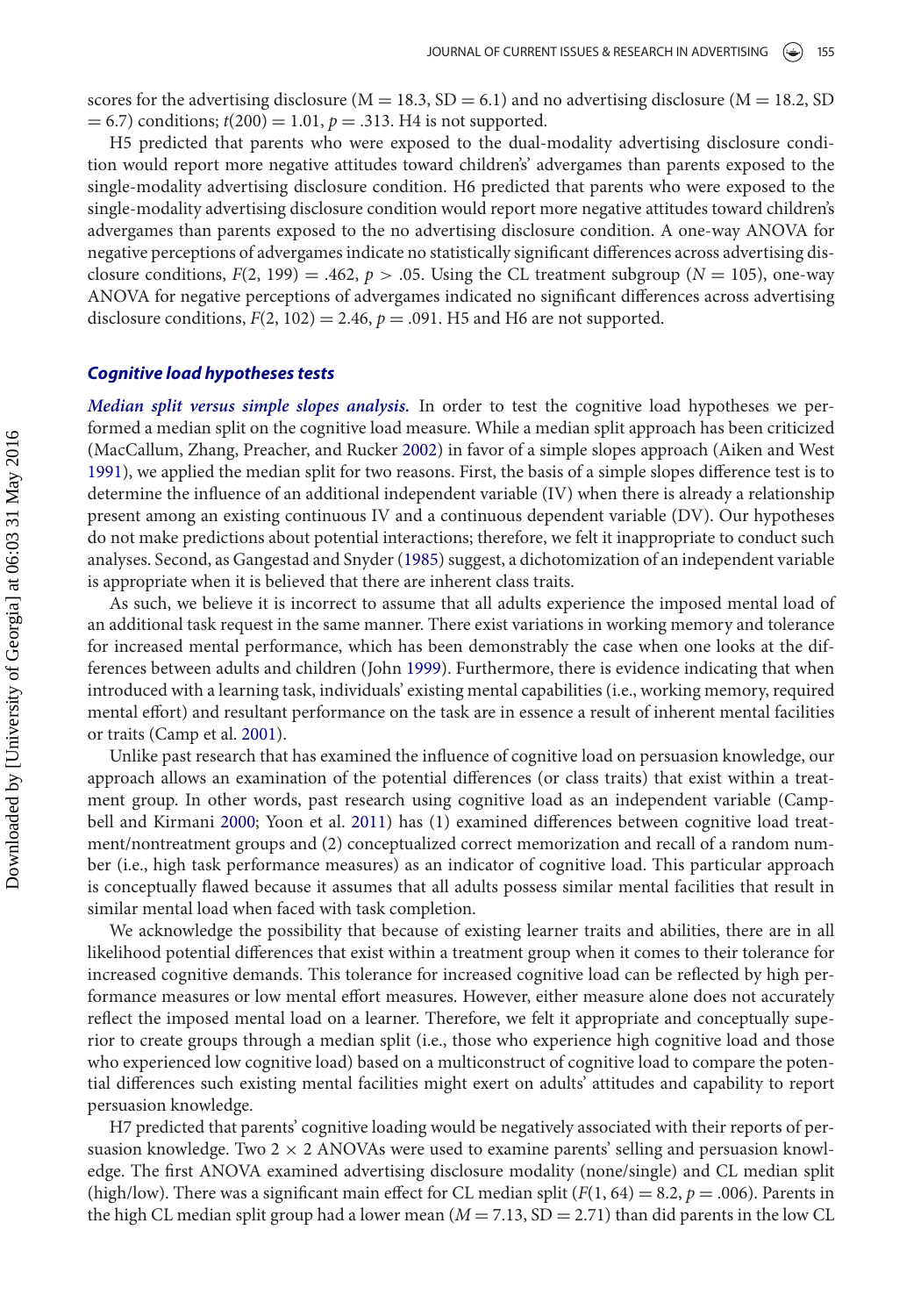<span id="page-11-0"></span>

Figure 2. Main effect of cognitive load on selling and persuasion knowledge.

median split group ( $M = 9.06$ , SD = 2.88) (see [Figure 2\)](#page-11-0). The second  $2 \times 2$  ANOVA was used to examine parents' selling and persuasion knowledge by advertising disclosure modality (none/single) and CL (top 50%/no CL treatment). There was a significant main effect for CL  $(F(1, 93) = 8.25, p = .005)$ . Parents who experienced high cognitive load (i.e., those in the top 50%) had a lower mean  $(M = 7.13, SD = 2.88)$ than did parents who were not assigned to the CL treatment  $(M = 9.14, SD = 3.28)$  (see [Figure 3\)](#page-11-1). These findings support H7.

H8 predicted that that parents' cognitive loading would be positively associated with their attitudes toward children's advergames. A  $2 \times 2$  ANOVA was used to examine parents' negative perceptions of advergames by advertising disclosure modality (none/single) and CL median split (high/low). There was no significant main effect for CL  $(F(1, 64) = 1.16, p > .05)$ . H8 is not supported.

## *Summary of results*

As predicted, parents who were exposed to an advertising disclosure in an advergame reported more persuasion knowledge compared to parents not exposed to an advertising disclosure. Additionally, parents

<span id="page-11-1"></span>

Figure 3. Main effect of cognitive load on selling and persuasion knowledge.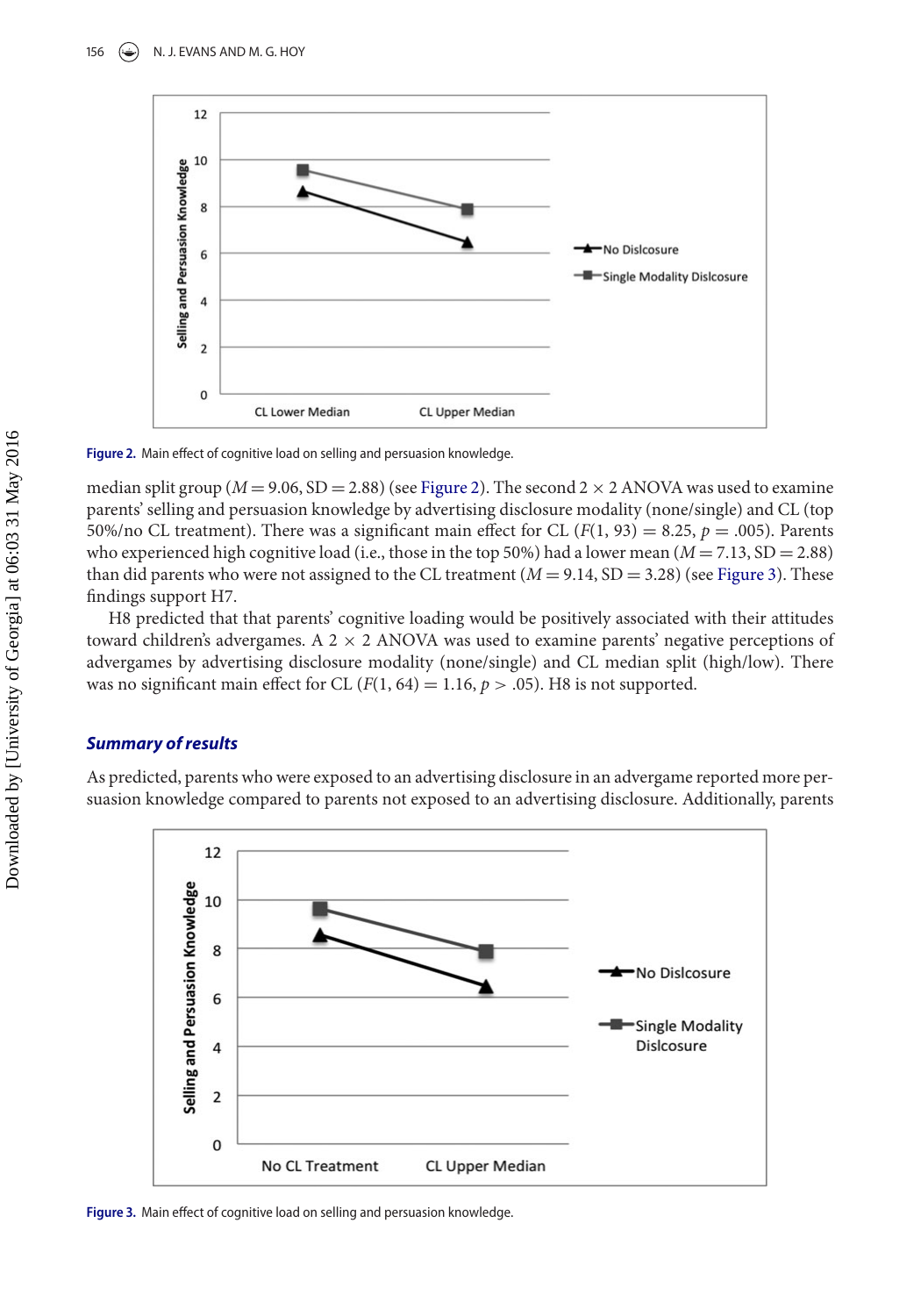who experienced higher levels of cognitive load during advergame play tended to report lower levels of persuasion knowledge compared to parents experiencing relatively less cognitive load. However, in contrast to what was predicted, the presence of a dual-modality advertising disclosure was less effective at promoting persuasion knowledge of advergames than was a single-modality advertising disclosure. Furthermore, while we predicted that attitudes would be negatively affected by the presence of disclosures and positively affected by the influence of cognitive load, our results did not support our predictions.

## **Discussion**

Extant literature has made three assumptions that underpin the current study. First, PKM as it is currently conceptualized applies to any form of persuasive communication. Second, disclosures that simultaneously appear in both auditory and visual formats (i.e., dual) are superior to single modality in regard to memory, comprehension, and recall. Third, adults possess both the necessary marketplace knowledge and cognitive ability to identify any form of persuasive communication as advertising regardless of its immersive or covert nature. These abilities, in turn, make adults more adept than children at recognizing persuasive and selling intent in all forms of advertising. The current study's findings offer both theoretical and managerial implications that call into question all three of these assumptions.

## *The applicability of PKM to immersive advertising contexts*

Our findings support a main theoretical contention of PKM: Parents better recognize and report an advertisement's selling and persuasive intent as a result of additional advertiser, agent, or topical information (Friestad and Wright [1994;](#page-16-5) Campbell and Kirmani [2000\)](#page-16-9). We found that parents who were exposed to any form of an advertising disclosure, which highlighted the advergame as an advertising strategy/tactic, reported higher levels of selling and persuasion knowledge than did parents who were not exposed to an advertising disclosure.

However, we question the applicability of PKM to all forms of persuasive communication. While PKM assumes a positive relationship between persuasive understanding of advertising and the presence of additional advertiser, agent, or topical information, our findings indicate that this relationship is not consistent in an advergaming context. For example, an increase in advertising information in the form of a dual-modality disclosure did not lead to increased selling and persuasion knowledge scores. While both single- and dual-modality advertising disclosures are more effective at promoting selling and persuasion knowledge compared to the no-disclosure condition, the dual-modality advertising disclosure was actually less effective than the single-modality advertising disclosure at promoting selling and persuasion knowledge.

We assert that advergames, because they require significant cognitive resources to effectively process and navigate game play, impose upon players a lack of cognitive resources to allocate to the processing of additional information presented in the form of a disclosure. Therefore, whether the player is a child or a parent, advergames naturally result in cognitively loaded players. In support of this argument, parents reported higher than average scores on a question that asked how hard they concentrated on advergame play. In fact, nearly 70 percent of the parent sample had scores falling above the measure's midpoint (4 out 7 on a Likert scale), indicating a high level of concentration.

Our findings present a distinctive theoretical dilemma for PKM as applied to advergames. One theoretical assumption underlying PKM is that consumers maintain sufficient cognitive resources that allow for the successful inference of persuasive intent across all forms of advertising and marketing communications. However, unlike traditional advertising, advergames are uniquely more complex and require more cognitive resources. By their very nature, advergames create cognitively loaded players, who have reduced cognitive resources to devote to the inference of persuasive intent.

## *The assumed superiority of dual modality*

Previous disclosure research indicates that dual-modality disclosures are more effective than singlemodality disclosures in promoting greater awareness, knowledge (Morris et al. [1989\)](#page-17-13), recall (Smith [1990;](#page-17-14)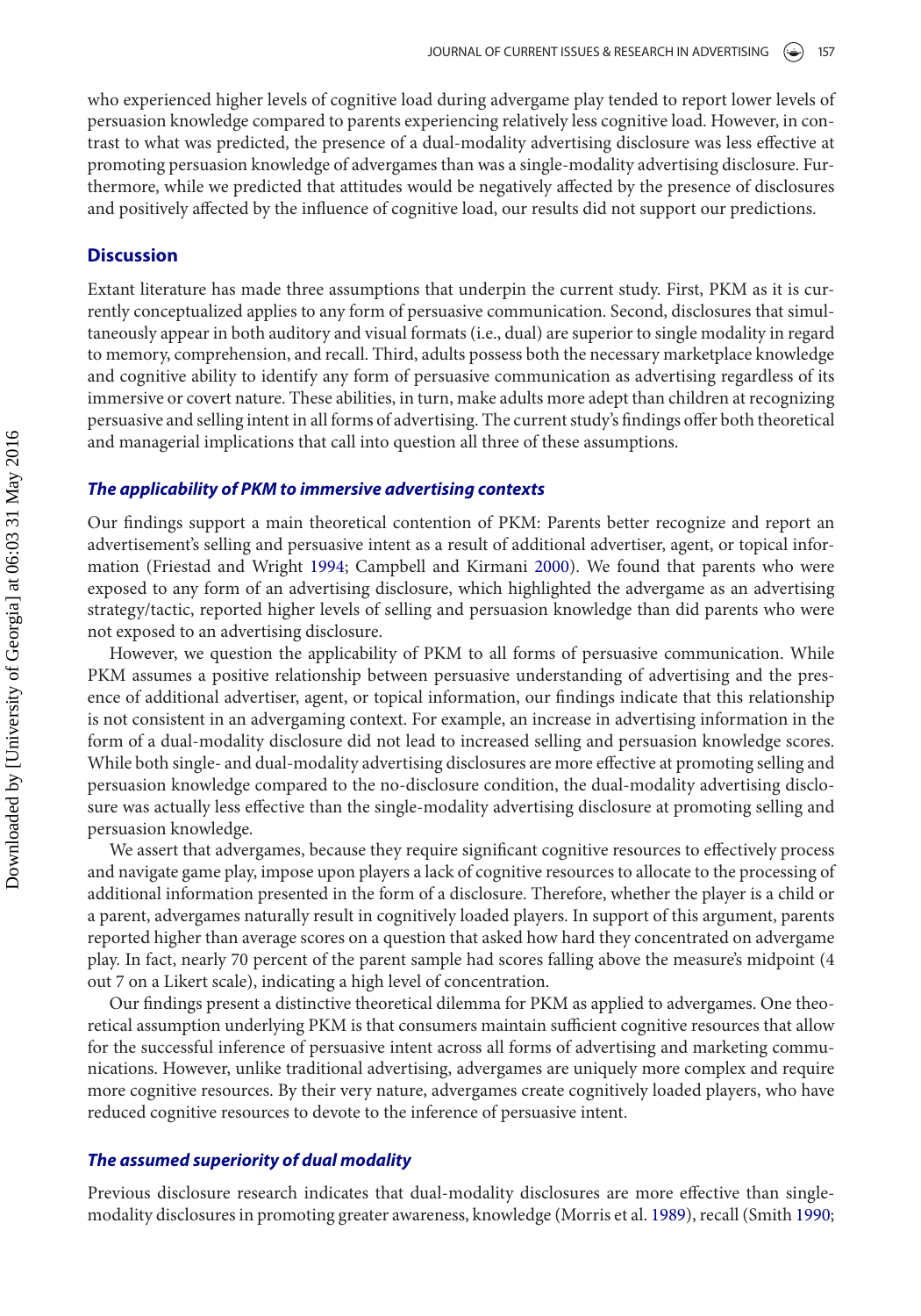Barlow and Wogalter [1993\)](#page-15-3), and comprehension (Murray et al. [1998\)](#page-17-15). While previous studies examined the effectiveness of single- and dual-modality advertising disclosures in traditional advertising formats, the current study examined the effectiveness of advertising disclosure modality within an immersive advertising environment.

Surprisingly, this study found, contrary to the extant literature, that single modality was superior to dual modality in terms of a disclosure that identified the children's advergame as a form of advertising. We speculate on a potential explanation. Because advergames conceal their commercial nature (Tanaka [\[1994\]](#page-17-2) 1999) through immersion and interactivity (Evans et al. [2013\)](#page-16-2), it is probable that these defining elements of advergames, which delineate them from more traditional formats, prevented parents from accurately reporting the selling and persuasive intent of the advergame (Evans et al. [2013\)](#page-16-2). Additionally, the ineffectiveness of the dual modality disclosure may be a result of the distraction caused by gameplay and sound effects. Our findings corroborate those of Thomas, Fowler, and Kolbe [\(2011\)](#page-17-25), which demonstrated the superiority of single-modality disclosures over dual-modality disclosures on measures of understanding, memory, and attention when there were distractions present. Furthermore, in the context of immersive Pop-Tarts Toasty Turvy game play, parents were focused on attaining the game objective while hearing music and sound effects as part of the game experience. As such, the audio disclosure was not "clear and conspicuous" in this environment. We acknowledge the possibility that parents were tuning out all sound while trying to successfully play the game. Indeed, this finding supports the FTC's [\(1970\)](#page-16-13) CCS guideline: No other sounds should air during the audio disclosure.

However, recent Dotcom disclosure recommendations (FTC [2013a\)](#page-16-18) suggest the use of disclosures that align with the modality of the environment in which they appear. Based on our findings, we caution against the use of this strategy in advergames. Disclosures that possess the same modality as the environment in which they appear may interfere with one another (cf. Simon et al [2001;](#page-17-26) Choi, Lee and Li [2013\)](#page-16-19). We align our recommendation for caution with the recent concern expressed for consumers' ability to successfully differentiate advertising content from regular content and what can be done to effectively aid in that differentiation (FTC [2013b\)](#page-16-20). If advergames elect to incorporate dual modality, then game sound should be suspended while the audio disclosure is delivered. However, this interruption may circumvent the intended purpose of advergames, which is to enhance attitude toward the brand (Nelson, Keum and Yaros [2004;](#page-17-27) Grimes and Shade [2005;](#page-16-21) Cauberghe and De Pelsmacker [2010;](#page-16-22) Hernandez [2011\)](#page-16-23). We recommend that the disclosure, or signal, that identifies the advergame as advertising should be in the modality that is most distinctive or different from the advergame environment.

While previous research has utilized product-related disclosures (cf. Thomas et al. [2011\)](#page-17-25), our study utilized disclosures that highlighted the nature of the communication as advertising. Given that these two forms of dual modality advertising disclosures appear to be less effective at promoting understanding (related both to the product and to the communication form), we question the superiority and use of dual modality disclosures in covert, immersive, and interactive advertising formats, which lend themselves to increased levels of potential distraction.

An emphasis on making disclosures clear and conspicuous emphasizes message traits. This "topdown" approach is designed to gain attention and motivate information processing (Griffin et al. [1999;](#page-16-24) Cohen et al [2006\)](#page-16-25). In contrast, the "bottom-up" approach to disclosure processing "focuses on understanding the evaluative behaviors" of the individual (Griffin et al. [1999,](#page-16-24) S231). We found that the traditional top-down approach where dual modality disclosures should be superior was not supported in an advergame environment. Indeed, our findings underscore that bottom-up factors such as how persuasion knowledge is influenced by the inherent cognitive load generated by game play may have more impact than advertising disclosure format.

#### *Managerial implications*

Previous persuasion knowledge research has operated on the general assumption that adults, because they have more marketplace experience and cognitive ability, are more adept at inferring persuasive intent in all forms of advertising and marketing communication. This pervasive assumption has cemented examinations of persuasion recognition and advertising literacy on children rather than adults.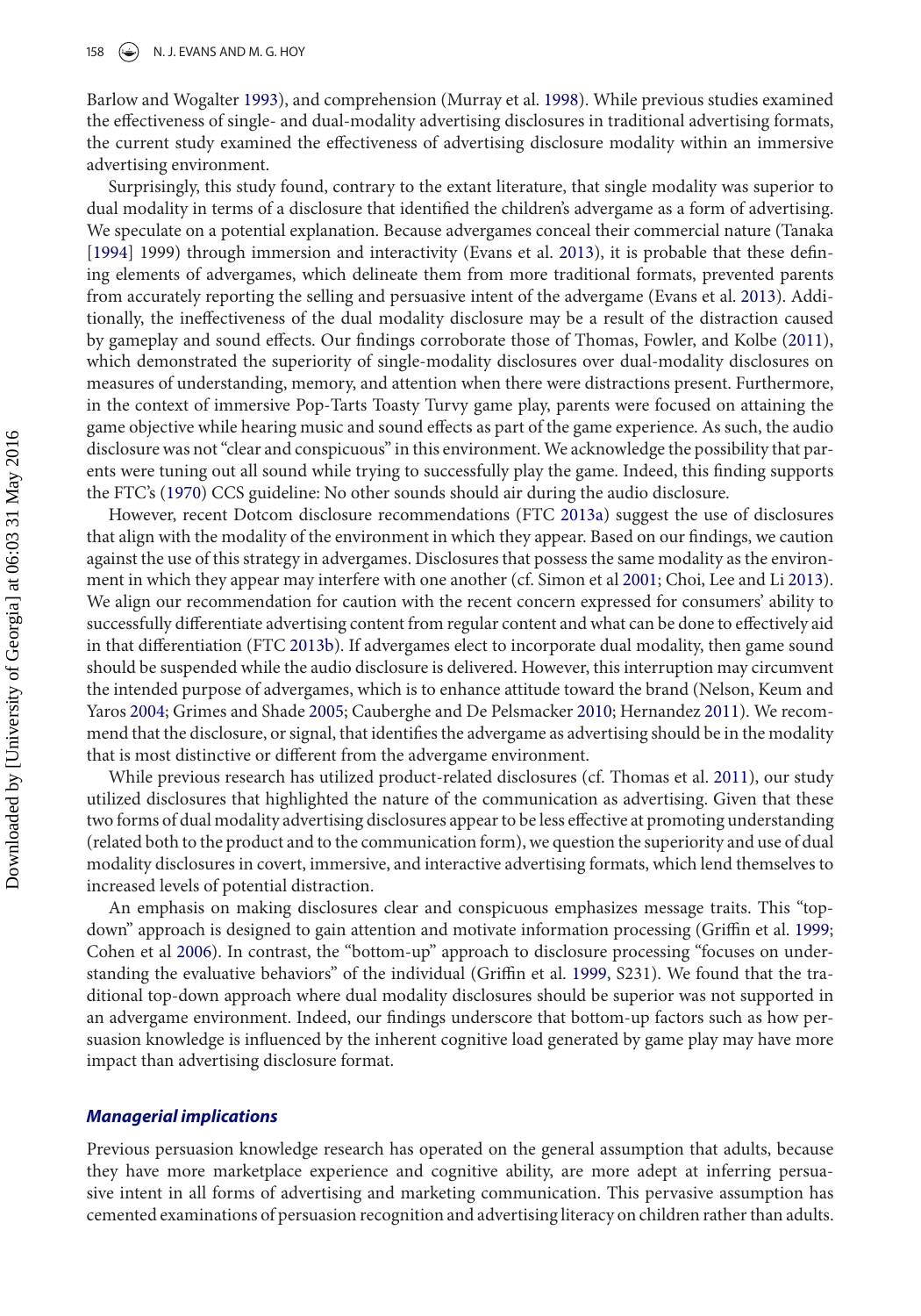While it is undoubtedly the case that children are of interest, especially when one considers their vulnerability as a consumer audience, adults may too have difficulty determining persuasive intent in immersive and covert advertising formats (Evans et al. [2013\)](#page-16-2). In acknowledgement of this possibility, the FTC [\(2013b\)](#page-16-20) recently held a workshop on native advertising, which specifically aimed to discuss whether (adult) consumers recognized and understood covert advertisements—namely, native ads.

Our findings indicate that parents' understanding of the persuasive intent within children's advergames varies depending on the presence and modality of the disclosure, which identifies the communication as a form of advertising. This finding is especially meaningful for advertising practitioners if they consider the important socialization role parents play in regards to educating and informing their children about immersive or covert advertising. While growing emphasis has been placed on educating children about the persuasive nature of immersive and covert advertising (which includes advergames), our findings indicate that such initiatives should pertain to their parental counterparts as well (Owens et al. [2013\)](#page-17-4).

However, even if advertising practitioners take steps to ensure parents' successful understanding of persuasive intent within covert advertising formats like advergames, they too should acknowledge the potential negative influence that parental multitasking may have on the inference of persuasive intent. This study's findings indicate that among parents that experienced relatively higher levels of cognitive load, simultaneous task exposure and completion during advergame play significantly reduced reports of selling and persuasion knowledge. Our findings indicate that in more covert advertising formats, where the advertising and entertainment content are intertwined, increased cognitive load may translate into an inability to see past the entertainment content to recognize the advertising therein. Because games naturally induce cognitive load (Schrader and Bastian [2012\)](#page-17-20), it is critical that the inclusion of a disclosure specifically underscore the persuasive nature of the advergame. Based on this study's findings, the most effective way to emphasize the persuasive nature is in a textual form.

Considering the basic nature of the task used in the current study, practitioners should acknowledge the potential detracting effects that basic memory or recall tasks exert on persuasion recognition during an advertising episode. Given the inherent cognitive loading in gameplay, coupled with the immersive and interactive nature in an online environment that tends to blur persuasive from entertainment content, it is not surprising that persuasion knowledge of advergames is diminished. Furthermore, if a memory and recall task like the one used in the current study can produce enough cognitive load such that reports of selling and persuasion knowledge are influenced, what is to prevent other numerous and mundane tasks of everyday life from inducing similar cognitive load among parents or adults who are exposed to covert, immersive, or native advertising content?

## *Limitations and future research*

While the current study provides valuable insights into the role that cognitive load and disclosures play in regard to parents' ability to report a persuasive understanding of children's advergames, we acknowledge the presence of certain limitations. First, given the percentage of parents with some form of college education, it is possible that the current online sample of parents was uniquely different from any other parent sample. However, previous research that focused on parents and advergames found no evidence to suggest parents' responses to questionnaire items were influenced by online panel recruitment (Evans et al. [2013\)](#page-16-2). In a similar fashion, the current study found no significant relationships among a shortened version of Crown and Marlow's [\(1964\)](#page-16-26) social desirability scale and dependent measures.

Second, it is possible that the use of a food advergame with a familiar product (i.e., Pop-Tarts) may have influenced parents' responses. The posttest questionnaire did not include items that measured parents' attitudes toward health in general, their child's health, or their attitudes about high-sugar food like Pop-Tarts. It is possible that attitudes concerning any of these questions may have influenced subsequent responses to the dependent measures. However, given the limited monetary resources for stimuli development, the creation of a fictitious branded advergame was beyond the scope of this study. Furthermore, given that Pop-Tarts is a well-known brand with advertising in various traditional formats, the study's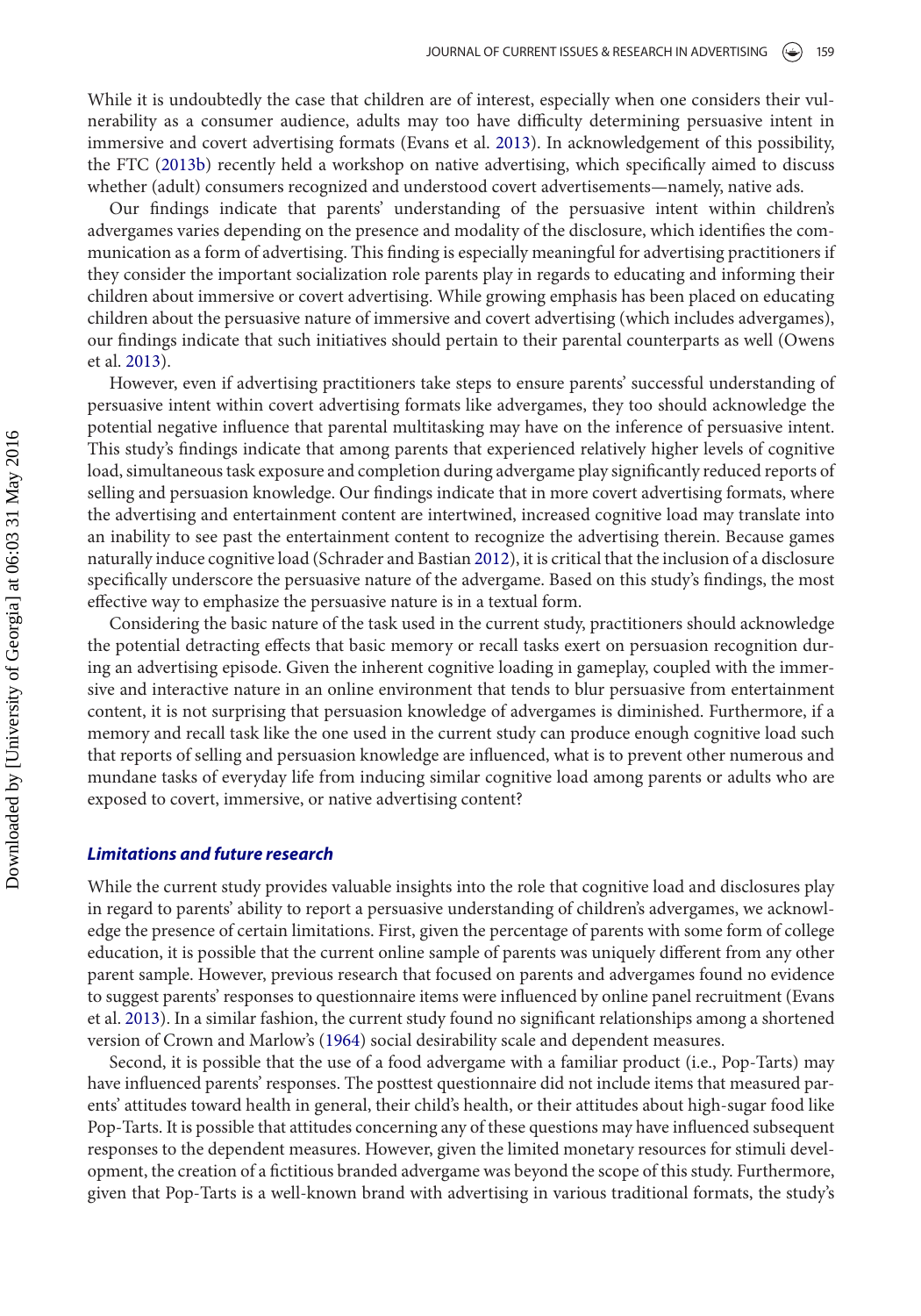findings reiterate the notion that advergames' selling and persuasive intent are difficult to recognize not only for children but for parents as well.

Our findings offer several avenues for future research. For one, future research could explore the potential for dual modality ad disclosures in games to identify what format is "clear and conspicuous" in a particular game. Indeed, this study's findings suggest that whether or not a disclosure is "clear and conspicuous" is contextual. Future research also should investigate how cognitive load differs between advergaming and other forms of online advertising and the subsequent information processing. It may be that pursuing a bottom-up rather than top-down perspective provides better insight into enhancing consumer persuasion knowledge in an advergaming environment.

Additionally, a content analysis of children's advergames could investigate the use of sound and text in gameplay. It is possible that children's advergames have limited text, especially those that target younger children, to accommodate diverse literacy skills. Future research should explore how one can effectively disclose the game as advertising if the player is tuning out the non-game-play sound or doesn't have the literacy skills to read text.

Given that increases in advertiser, agent, and topical information do not appear to uniformly influence reports of persuasion knowledge in an advergaming context, future research should examine whether this relationship between disclosures and reports of persuasion knowledge exhibit variability in other covert, immersive, or native advertising formats. Because native advertising is designed to be "cohesive with the page content, assimilated into the design, and consistent with the platform behavior" (IAB [2013,](#page-16-27) 3), future research should examine the effects disclosures have on consumers' activation of persuasion knowledge in native advertising. Research attempting to unearth this potential relationship would offer important theoretical and regulatory implications. Furthermore, future research should examine how covert marketing communications, and the potential distractions that accompany them, influence the effectiveness of disclosure modality.

Given the theoretical and managerial implications offered by our findings, we believe this study offers a significant contribution to existing persuasion knowledge and advertising disclosure literature. While "today's parents have the digital knowledge to impart wisdom and set rules" (eMarketer.com [2013\)](#page-16-1), children's increased usage of mobile devices, tablets, and gaming means that parents are less likely to oversee and interact with their child. Understanding what parents know and don't know is going to gain in importance. This study identified three previously held assumptions that need to be questioned as advertisers targeting children employ increasingly covert tactics. As advergaming continues to permeate most advertising and marketing arenas, the focus on children, while most assuredly warranted, should be extended to their adult counterparts as well. In light of this study's findings, the evidence suggests that parents, and perhaps adults, may not be aware of the persuasive nature inherent within advergames. The inherent cognitive loading generated by this advertising format's gameplay highlights a unique feature that warrants special consideration.

## **References**

- <span id="page-15-5"></span>Aiken, Leona S., and Stephen G. West. 1991. *Multiple Regression: Testing and Interpreting Interactions*. Newbury Park, CA: Sage.
- <span id="page-15-0"></span>An, Soontae and Susannah Stern. 2011. "Mitigating the Effects of Advergames on Children: Do Advertising Breaks Work?" *Journal of Advertising* 40 (1): 43–56.
- <span id="page-15-2"></span>Andrews, J. Craig. 2011. "Warnings and Disclosures." In *Communicating Risks and Benefits: An Evidence-Based User's Guide*, edited by B. Fischhoff, N. T. Brewer, and J. S. Downs, 149–62. Washington, DC: U.S. Department of Health and Human Services, Food and Drug Administration.
- <span id="page-15-3"></span>Barlow, Todd, and Michael S. Wogalter. 1993. "Alcoholic Beverage Warnings in Magazine and Television Advertisements." *Journal of Consumer Research* 20 (1): 147–56.
- <span id="page-15-1"></span>Boerman, Sophie C., Eva A. Reijmersdal, and Peter C. Neijens. 2012. "Sponsorship Disclosure: Effects of Duration on Persuasion Knowledge and Brand Responses." *Journal of Communication* 62 (6): 1047–64.
- <span id="page-15-4"></span>Camp, Gino, Fred Pass, Remy Rikers, and Jeroen van Merriënboer. 2001. "Dynamic Problem Selection in Air Traffic Control Training: A Comparison Between Performance, Mental Effort and Mental Efficiency." *Computers in Human Behavior* 17:575–95.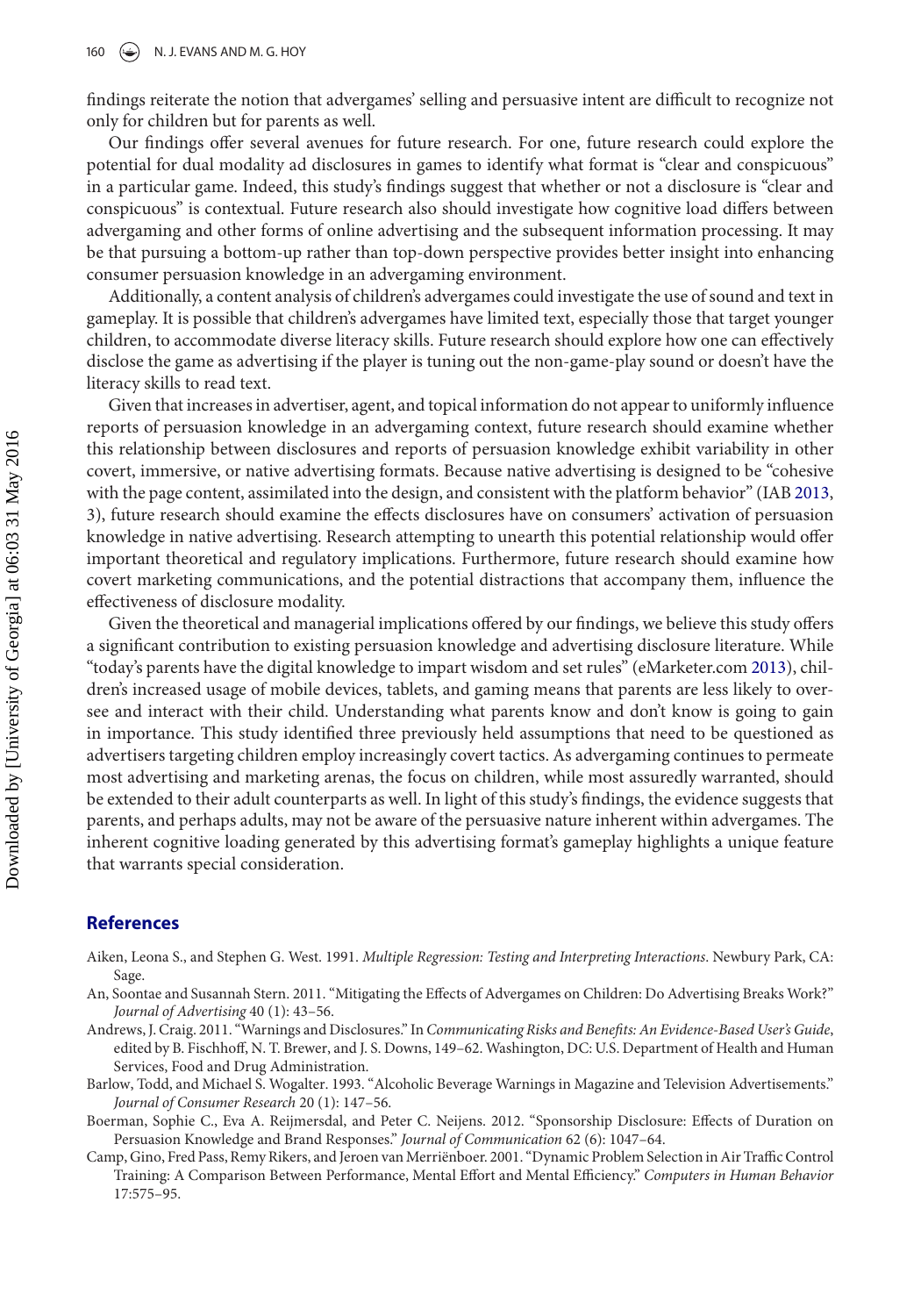- <span id="page-16-9"></span>Campbell, Margaret, and Amna Kirmani. 2000. "Consumers' Use of Persuasion Knowledge: The Effects of Accessibility and Cognitive Capacity on Perceptions of an Influence Agent." *Journal of Consumer Research* 27 (June): 69–83.
- <span id="page-16-16"></span>Carlson, Les and Sanford Grossbart. 1988. "Parental Style and Consumer Socialization of Children." *Journal of Consumer Research* 15 (1): 77–94.
- <span id="page-16-22"></span>Cauberghe, Verolein, and Patrick de Pelsmacker. 2010. "Advergames: The Impact of Brand Prominence and Game Repetition on Brand Responses." *Journal of Advertising* 39 (1): 5–18.
- <span id="page-16-19"></span>Choi, Yung Kyun, Sung mi Lee, and Hairong Li. 2013. "Audio and Visual Distractions and Implicit Brand Memory: A Study of Video Game Players." *Journal of Advertising* 42 (2–3): 219–27.
- <span id="page-16-14"></span>Chu, Suh-Chuan, and Sara Kamal. 2011. "An Investigation of Social Media Usage, Brand Consciousness, and Purchase Intention Towards Luxury Products Among Millenials." In *Advances in Advertising Research: Breaking New Ground in Theory and Practice*, edited by S. Okazaki Gabler, vol. II, 179–90. Wiesbaden: Gabler Verlag.
- <span id="page-16-25"></span>Cohen, H. Harvey, Joseph Cohen, Christina C. Mendat, and Michael S. Wogalter. 2006. "Warning Channel: Modality and Media." In *Handbook of Warnings*, edited by M. S. Wogalter, 123–34. Mahwah, NJ: Lawrence Erlbaum Associates.
- <span id="page-16-15"></span>Crosby, Lawrence A., and Sanford L. Grossbart. 1984. "Parental Style Segments and Concern about Children's Food Advertising." *Current Issues and Research in Advertising* 7 (1): 43–63.
- <span id="page-16-26"></span>Crowne, Dogulas, and David Marlowe. 1964. *The Approval Motive: Studies in Evaluative Independence*. New York, NY: Wiley.
- <span id="page-16-3"></span>Eagle, Lynne. 2007. "Commercial Literacy: What Does It Do, to Whom—and Does It Matter?" *Journal of Advertising* 26(2): 101–10.
- <span id="page-16-1"></span>Em[arketer.com. 2013. "Digital Households Keep Kids Connected."](http://www.emarketer.com/Article/Digital-Households-Keep-Kids-Connected/1009609) http://www.emarketer.com/Article/Digital-Households-Keep-Kids-Connected/1009609
- <span id="page-16-2"></span>Evans, Nathaniel, Les Carlson, and Mariea Grubbs Hoy. 2013. "Coddling Our Kids: Can Parenting Style Affect Attitudes Toward Advergames?" *Journal of Advertising* 42 (2–3): 228–40.
- <span id="page-16-13"></span>Federal Trade Commission. 1970. "Statement of Enforcement Policy" (October 21). *CCH Trade Regulation Reporter*, 7569.09.
- <span id="page-16-18"></span>Federal Trade Commission. 2013a. ".com Disclosures: How to Make Effective Disclosures in Digital Advertising." Accessed March 2013. [http://www.ftc.gov/sites/default/files/attachments/press-releases/ftc-staff-revises-online](http://www.ftc.gov/sites/default/files/attachments/press-releases/ftc-staff-revises-online-advertising-disclosure-guidelines/130312dotcomdisclosures.pdf)advertising-disclosure-guidelines/130312dotcomdisclosures.pdf
- <span id="page-16-20"></span>Federal Trade Commission. 2013b. "FTC to Examine Sponsored Content Online Advertising." Accessed September , 2013. [http://thehill.com/blogs/hillicon-valley/technology/322471-ftc-to-examine-sponsored-content-online#](http://thehill.com/blogs/hillicon-valley/technology/322471-ftc-to-examine-sponsored-content-online\043ixzz2h2m7Eqax) ixzz2h2m7Eqax
- <span id="page-16-5"></span>Friestad, Marian, and PeterWright. 1994. "The Persuasion Knowledge Model: How People Cope with Persuasion Attempts." *Journal of Consumer Research* 21 (June): 1–31.
- <span id="page-16-17"></span>Gangestad, Steve, and Mark Snyder. 1985. "'To Carve Nature at Its Joints': On the Existence of Discrete Classes in Personality." *Psychological Review* 92 (3): 317–49.
- <span id="page-16-7"></span>Gilbert, Daniel T., and Randall E. Osborne. 1989. "Thinking Backward: Some Curable and Incurable Consequences of Cognitive Busyness." *Journal of Personality and Social Psychology* 57 (December): 940–49.
- <span id="page-16-24"></span>Griffin, Robert J., Sharon Dunwoody, and Kurt Neuwirth. 1999. "Proposed Model of the Relationship of Risk Information Seeking and Processing to the Development of Preventative Behaviors." *Environmental Research, Section A* 80:S230–45.
- <span id="page-16-21"></span>Grimes, Sarah M., and Leslie Regan Shade. 2005. "Neopian Economics of Play: Children's Cyberpets and Online Communities as Immersive Advertising in NeoPets.com." *International Journal of Media & Cultural Politics* 1 (2): 181–98. doi[:10.1386/macp.1.2.181/1](http://dx.doi.org/10.1386/macp.1.2.181/1)
- <span id="page-16-11"></span>Henry, Anna E., and Mary Story. 2009. "Food and Beverage Brands that Market to Children and Adolescents on the Internet: A Content Analysis of Branded Web Sites." *Journal of Nutrition Education and Behavior* 41 (5): 353–59.
- <span id="page-16-23"></span>Hernandez, Monica D. 2011. "A Model of Flow Experience as Determinant of Positive Attitudes Toward Online Advergames." *Journal of Promotion Management* 17 (3): 315–26.
- <span id="page-16-12"></span>Hoy, Mariea Grubbs, and J. Craig Andrews. 2004. "Adherence of Prime-Time Televised Advertising Disclosures to the 'Clear and Conspicuous' Standard: 1990 Versus 2002." *Journal of Public Policy & Marketing* 23 (2): 170–82.
- <span id="page-16-27"></span>Interactive Advertising Bureau. 2013. "The Native Advertising Playbook." Accessed December 2013. <http://www.iab.net/media/file/IAB-Native-Advertising-Playbook2.pdf>
- <span id="page-16-6"></span>John, Deborah R. 1999. "Consumer Socialization of Children: A Retrospective Look at Twenty-Five Years of Research." *Journal of Consumer Research* 26 (3): 183–213.
- <span id="page-16-0"></span>Kaikati, Andrew M., and Jack G. Kaikati. 2004. "Stealth Marketing: How to Reach Consumers Surreptitiously." *California Management Review* 46 (4): 6–22.
- <span id="page-16-10"></span>Kinard, Brian R., and Katherine B. Hartman. 2013. "Are You Entertained? The Impact of Brand Integration and Brand Experience in Television-Related Advergames." *Journal of Advertising* 42 (2–3): 196–203.
- <span id="page-16-8"></span><span id="page-16-4"></span>Lang, Annie. 2000. "The Limited Capacity Model of Mediated Message Processing." *Journal of Communication* 50: 46–70. Livingstone, Sonia, and Magdalena Bober. 2006. "Regulating the Internet at Home: Contrasting the Perspectives of Chil-
- dren and Parents." In *Digital Generations: Children, Young People and New Media*, edited by D. Buckingham and R. Willett, 93–114. Mahwah, NJ: Lawrence Erlbaum Associates.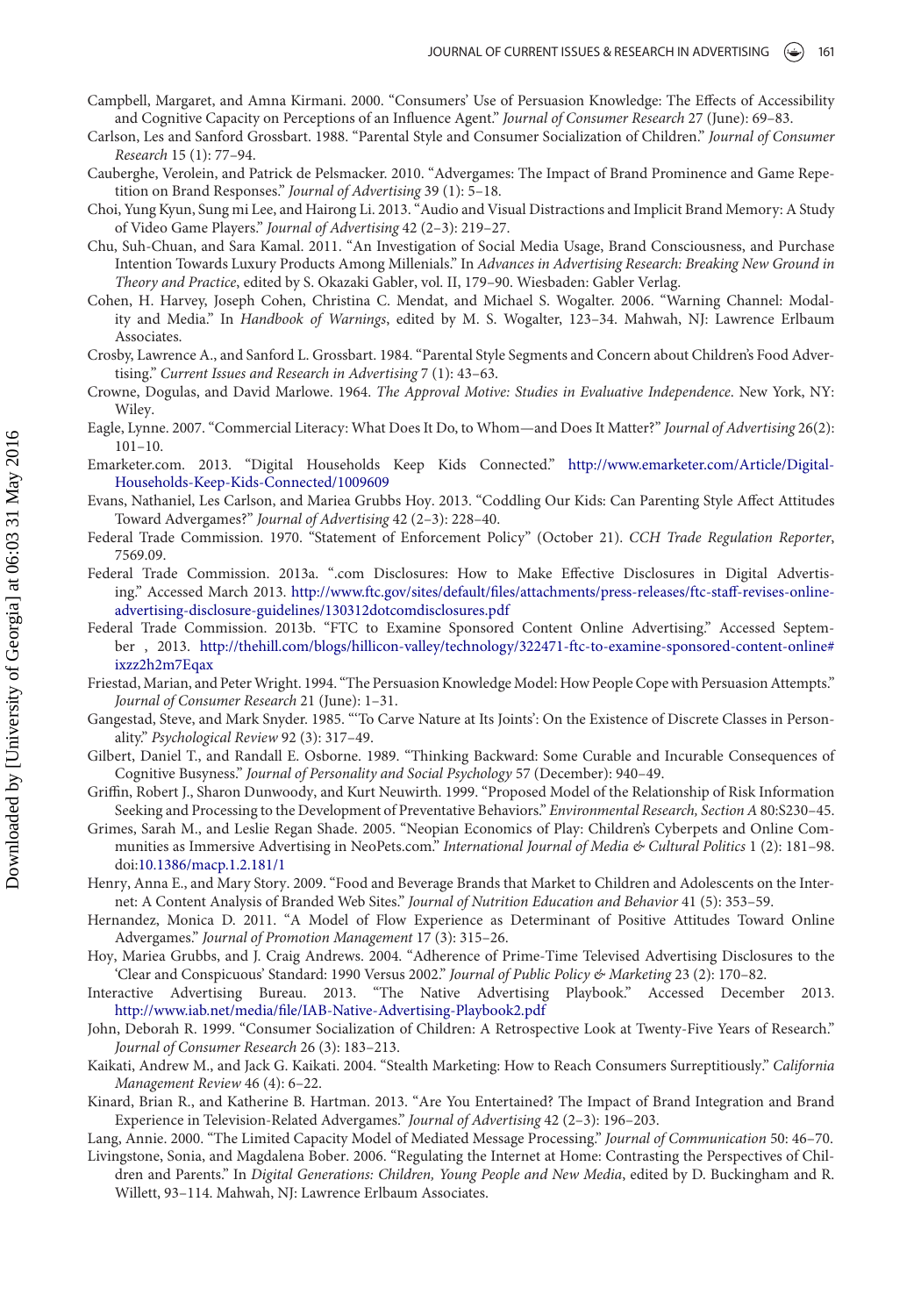#### 162  $\left(\frac{1}{2}\right)$  N. J. EVANS AND M. G. HOY

- <span id="page-17-24"></span>MacCallum, Robert C., Shaobo Zhang, Kristopher J. Preacher, and Derek D. Rucker. 2002. "On the Practice of Dichotomization of Quantitative Variables." *Psychological Methods* 7 (1): 19–40.
- <span id="page-17-3"></span>Mallinckrodt, Victoria, and Dick Mizerski. 2007. "The Effects of Playing an Advergame on Young Children's Perceptions, Preferences, and Requests." *Journal of Advertising* 36 (2): 87–100.
- <span id="page-17-5"></span>Moore, Elizabeth S., and Victoria J. Rideout. 2007. "The Online Marketing of Food to Children: Is It Just Fun and Games?" *Journal of Public Policy & Marketing* 26 (2): 202–20.
- <span id="page-17-13"></span>Morris, Louis A., Michael B. Mazis, and David Brinberg. 1989. "Risk Disclosures in Televised Prescription Drug Advertising to Consumers." *Journal of Public Policy & Marketing* 8 (1): 64–80.
- <span id="page-17-15"></span>Murray, Noel M., Lalita A. Manrai, and Ajay K. Manrai. 1998. "How Super Are Video Supers? A Test of Communication Efficacy." *Journal of Public Policy & Marketing* 17 (1): 24–34.
- <span id="page-17-27"></span>Nelson, Michelle R., Heejo Keum, and Ronald Yaros. 2004. "Advertainment or Adcreep? Game Players' Attitudes Toward Advertising and Product Placements in Computer Games." *Journal of Interactive Advertising* 5 (1): 3–21.
- <span id="page-17-6"></span>No[wak, Peter. 2010. "Parents Unaware of Kids' Online Gaming: Survey."](http://www.cbc.ca/technology/story/2010/09/28/video-games-children.html) http://www.cbc.ca/technology/story/2010/09/28/ video-games-children.html.
- <span id="page-17-4"></span>Owens, Laura, Charlie Lewis, Susan Auty, and Moniek Buijzen. 2013. "Is Children's Understanding of Non-Traditional Advertising Comparable to Their Understanding of Television Advertising?" *Journal of Public Policy and Marketing* 32 (2): 195–206.
- <span id="page-17-19"></span>Paas, Fred, and Jeroen J. G. van Merriënboer. 1993. "The Efficiency of Instructional Conditions: An Approach to Combine Mental Effort and Performance Measures." *Human Factors* 35: 737–43.
- <span id="page-17-12"></span>Paivio, Alan. 1971. *Imagery and Verbal Processes*. New York, NY: Holt, Rinehart & Winston.
- <span id="page-17-16"></span>Panic, Katarina, Verolien Cauberghe, and Patrick De Pelsmacker. 2013. "Comparing TV Ads and Advergames Targeting Children: The Impact of Persuasion Knowledge on Behavioral Responses." *Journal of Advertising* 42 (2–3): 264– 73.
- <span id="page-17-0"></span>Petty, Ross D., and Craig J. Andrews. 2008. "Covert Marketing Unmasked: A Legal and Regulatory Guide for Practices That Mask Marketing Messages." *Journal of Public Policy & Marketing* 27 (1): 7–18. doi[:10.1509/jppm.27.1.7](http://dx.doi.org/10.1509/jppm.27.1.7)
- <span id="page-17-22"></span>Rienhard, Marc-Andre, and Siegfried L. Sporer. 2008. "Verbal and Nonverbal Behaviour as a Basis for Credibility Attribution: The Impact of Task Involvement and Cognitive Capacity." *Journal of Experimental Psychology* 44:477–88.
- <span id="page-17-9"></span>Rozendaal, Esther, Moniek Buijzen, and Patti Valkenburg. 2010. "Comparing Children's and Adults' Cognitive Advertising Competences in the Netherlands." *Journal of Children and Media* 4: 77–89.
- <span id="page-17-20"></span>Schrader, Claudia, and Theo J. Bastiaens. 2012. "The Influence of Virtual Presence: Effects on Experienced Cognitive Load and Learning Outcomes in Educational Computer Games." *Computers in Human Behavior* 28 (2): 648–58.
- <span id="page-17-8"></span>Shrum, L. J., Min Liu, Mark Nespoli, and Tina M. Lowrey. 2012. "Persuasion in the Marketplace: How Theories of Persuasion Apply to Marketing and Advertising." In *The Persuasion Handbook*, edited by James Dillard and Lijiang Shen, 314–30. Thousand Oaks, CA: Sage.
- <span id="page-17-26"></span>Simon, Banbury, William Macken, Sebastian Tremblay, and Dylan Jones. 2001. "Auditory Distraction and Short-Term Memory: Phenomena and Practical Implications." *Human Factors* 42 (1): 12–29.
- <span id="page-17-14"></span>Smith, Sandra J. 1990. "The Impact of Product Usage Warnings in Alcoholic Beverage Advertising." *Journal of Public Policy & Marketing* 9 (1): 16–29.
- <span id="page-17-2"></span>Tanaka, Koichi. (1994) 1999. *Advertising Language: A Pragmatic Approach to Advertisements in Britain and Japan*. London, UK: Routledge.
- <span id="page-17-25"></span>Thomas, Veronica, Kendra Fowler, and Richard H. Kolbe. 2011. "The Implications of the FTC's Clear and Conspicuous Standards for the Communication of Credit Card Information to Young Consumers." *Journal of Financial Services Marketing* 16 (3–4): 195–209.
- <span id="page-17-10"></span>Tutaj, Karolina, and Eva A. van Reijmersdal. 2012. "Effects of Online Advertising Format and Persuasion Knowledge on Audience Reactions." *Journal of Marketing Communications* 18 (1): 5–18.
- <span id="page-17-11"></span>Weber, Kristi, Mary Story, and Lisa Harnack. 2006. "Internet Food Marketing Strategies Aimed at Children and Adolescents: A Content Analysis of Food and Beverage Brand Web Sites." *Journal of the American Dietetic Association* 106 (9): 1463–66.
- <span id="page-17-1"></span>Wei, Mei-Ling, Eileen Fischer, and Kelly J. Main. 2008. "An Examination of the Effects of Activating Persuasion Knowledge on Consumer Response to Brands Engaging in Covert Marketing." *Journal of Public Policy & Marketing* 27 (1): 34– 44.
- <span id="page-17-21"></span>WGAW. 2008. "Comments Before the Federal Communications Commission in the Matter of Sponsorship Identification Rules." MB 08–90. https://apps.fcc.gov/edocs\_public/attachmatch/DA-08-2311A1.pdf
- <span id="page-17-23"></span>Wolin, Lori. D., Pradeep Korgaonkar, and Daulatram Lund. 2002. "Beliefs, Attitudes and Behaviour Towards Web Advertising." *International Journal of Advertising* 21 (1): 87–113.
- <span id="page-17-7"></span>Wright, Peter, Marian Friestad, and David M. Boush. 2005. "The Development of Marketplace Persuasion Knowledge in Children, Adolescents, and Young Adults." *Journal of Public Policy & Marketing* 24 (2): 222–33.
- <span id="page-17-18"></span>Yin, Bo, Fang Chen, Natalie Ruiz, and Eliathamby Ambikairajah. 2008. "Speech-Based Cognitive Load Monitoring System." *Proceedings of the IEEE International Conference on Acoustics, Speech and Signal Processing*, 2041–44. Las Vegas, NV.
- <span id="page-17-17"></span>Yoon, Suki, Yung Kyun Choi, and Sujin Song. 2011. "When Intrusive Can be Likable: Product Placement Effects on Multitasking Consumers." *Journal of Advertising* 40 (2): 63–76.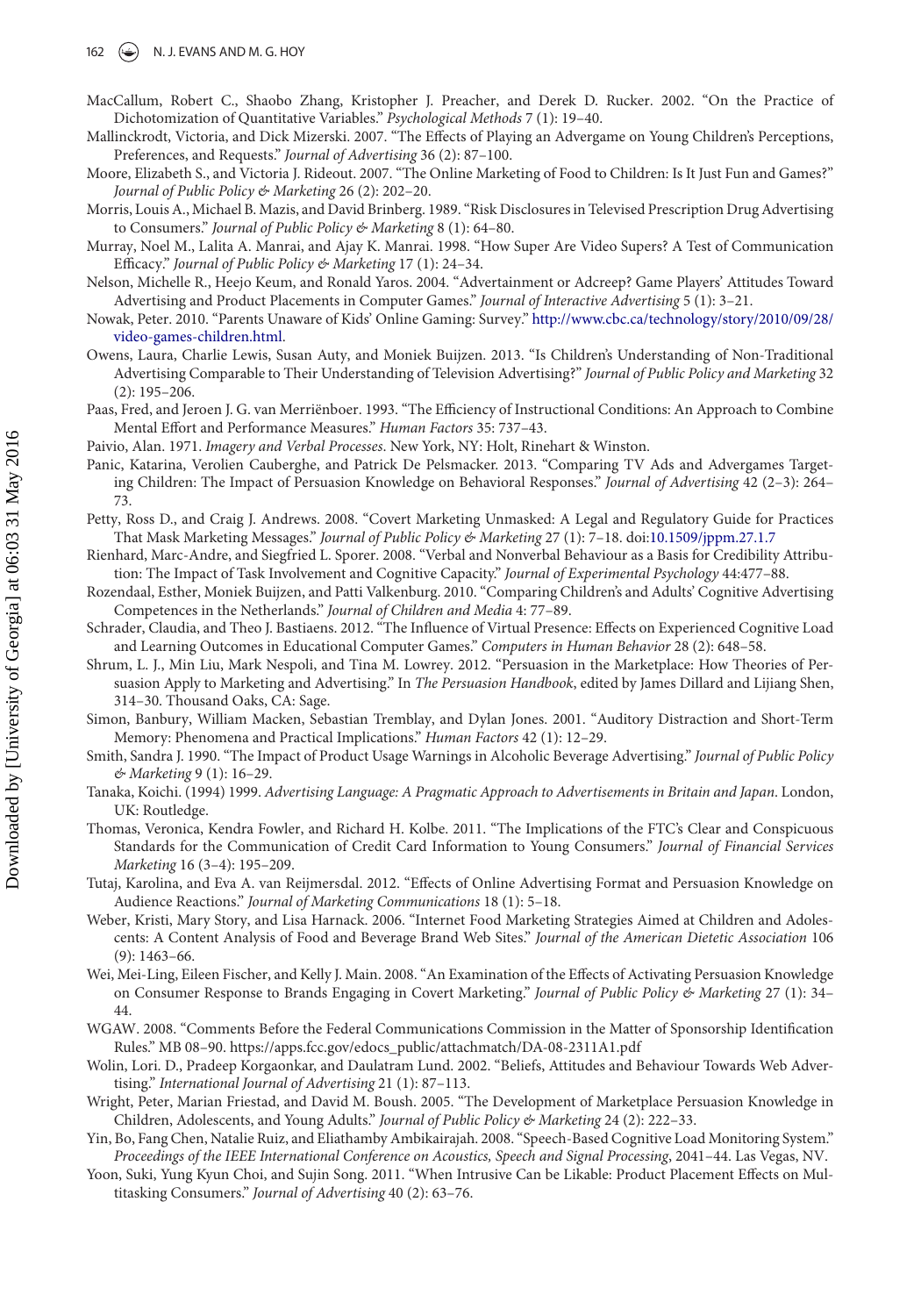<span id="page-18-0"></span>Yun, Chan, Y. 2009. The Effects of Persuasion Knowledge on Click-Through of Keyword Search Ads: Moderating Role of Search Task and Perceived Fairness." *Journalism & Mass Communication Quarterly* 86 (2): 401–18.

## **Appendix 1: Cognitive load calculation formula**

$$
CL = \left\{\frac{Z_{Performance} - Z_{Mental \, Effort}}{\sqrt{2}}\right\}
$$

## **Appendix 2: Dependent variable items on study questionnaire**

Persuasion Knowledge Items:

This game provides information about pop tarts.

This game is educational in nature.∗∗

This game makes people like pop tarts.

This game is a good way to pass the time.∗∗

This game lets people know more about pop tarts.

∗This game is not meant to sell pop tarts.

This game provides entertainment.<sup>∗</sup>\*

This game is meant to be fun.∗∗

This game helps develop cognitive skills.∗∗

This game stimulates the sales of pop tarts.

This game is a waste of time.∗∗

∗This game does not influence opinions about pop tarts.

Attitudes Toward Advergames Items:

Games like this make children want things they don't really need.

Games like this lead children to make unreasonable purchase demands on their parents.

Games like this directed at children lead to family conflict.

Games like this don't take advantage of children.∗

There aren't enough games like this directed at children.<sup>\*</sup>

Games like this use tricks and gimmicks to get children to buy their products.

∗Reverse scored items; ∗∗filler items.